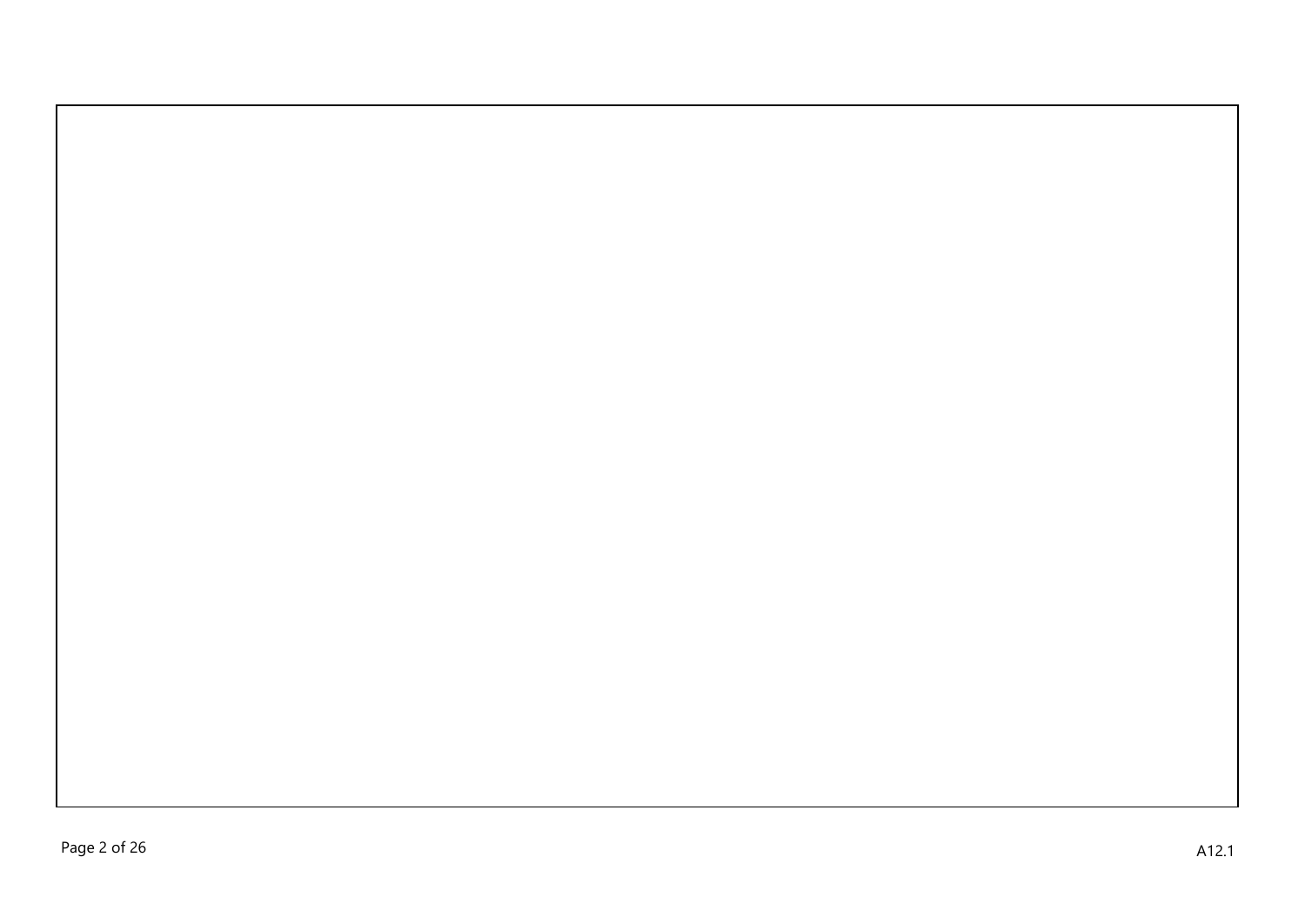| #                        | Island           | House Name    | Name                    | Sex       | National ID | ړه پر ه                      | ىئرىتر                                                                   |  |  |  |  |
|--------------------------|------------------|---------------|-------------------------|-----------|-------------|------------------------------|--------------------------------------------------------------------------|--|--|--|--|
|                          | Dh. Kudahuvadhoo |               |                         |           |             |                              |                                                                          |  |  |  |  |
|                          | Dh. Kudahuvadhoo | Safe Heaven   | Abdulla Hussain         | M         | A209181     | ی ه ه ی مر ه<br>سونو مره میں | رە قەللە جەسكەر مىك                                                      |  |  |  |  |
|                          | GDh. Nadellaa    |               |                         |           |             |                              |                                                                          |  |  |  |  |
|                          | GDh. Nadellaa    | Alhivilla ge  | Ali Firushaan           | M         | A297130     | ړیو وگړي<br>                 | ړې ویرشهر                                                                |  |  |  |  |
|                          | HA. Thakandhoo   |               |                         |           |             |                              |                                                                          |  |  |  |  |
| 3                        | HA. Thakandhoo   | Morning Villa | Hawwa Nasiha            | F         | A296066     | ئۇسرىئىدىمۇ ئە               | برە ئەسترىبەرگ                                                           |  |  |  |  |
|                          | HA. Utheemu      |               |                         |           |             |                              |                                                                          |  |  |  |  |
| $\vert 4$                | HA. Utheemu      | Aahiyaa       | Rasheeda Mohamed        | F         | A055321     | أوسبر يتمر                   | برشوش ورورور<br>برشوش ورورونر<br>پر شوش سورس<br>بر دیگر بر در در در در د |  |  |  |  |
| $\overline{\phantom{a}}$ | HA. Utheemu      | Aahiyaa       | Aishath Seereen         | F         | A091830     | ومريز                        |                                                                          |  |  |  |  |
| 6                        | HA. Utheemu      | Aahiyaa       | Thahumeena Abdul Hakeem | F         | A096584     | أوسبر                        |                                                                          |  |  |  |  |
| $\overline{7}$           | HA. Utheemu      | Aahiyaa       | Fathimath Zihna         | F         | A097066     | أوبريته                      | ۇ بوخۇ بېرىگە                                                            |  |  |  |  |
| 8                        | HA. Utheemu      | Aahiyaa       | Mohamed Asif            | M         | A299696     | أوبريز                       | ورەرو ۋىبو                                                               |  |  |  |  |
| 9                        | HA. Utheemu      | Aahiyaa       | Mariyam Siuna           | F         | A299705     | پر بر پژ                     | גם גם פית                                                                |  |  |  |  |
| $10$                     | HA. Utheemu      | Adhan         | Adam Mohamed            | M         | A054830     | ەر ھ                         | برره وره رو<br>منرچ وبرمرچنر                                             |  |  |  |  |
| 11                       | HA. Utheemu      | Adhan         | Mohamed Adulee          | M         | A295470     | ەر ھ                         | ورەرو روپە                                                               |  |  |  |  |
| 12                       | HA. Utheemu      | Afzaa         | Mohamed Faiz            | M         | A079443     | پره پچ                       | ورەرد ئەرى                                                               |  |  |  |  |
| 13                       | HA. Utheemu      | Afzaa         | Zahida Abdulla          | F         | A096437     | پر و پچ                      | تج برقد صكاة والله                                                       |  |  |  |  |
| 14                       | HA. Utheemu      | Afzaa         | Hassan Jazlaan          | M         | A257739     | برەپچ                        | ىز سەش يىم قىر                                                           |  |  |  |  |
| 15                       | HA. Utheemu      | Afzaa         | Fathmath Zahufana       | F         | A297058     | پرویج                        | ۋە ئەر ئەر ئىگە                                                          |  |  |  |  |
| 16                       | HA. Utheemu      | Afzaa         | Ahmed Irufaan           | M         | A297062     | لروبح                        | رەرد مەدور                                                               |  |  |  |  |
| 17                       | HA. Utheemu      | Afzaa         | Ali Farhaan             | M         | A297064     | رەپچ                         | مَوِ وَيَرْشَ                                                            |  |  |  |  |
| 18                       | HA. Utheemu      | Ali Dhoadhi   | Jaufar Yoosuf           | M         | A054555     | پروژمر                       | ر ور و در وه<br>ق <i>ړه تو تر</i> سوتو                                   |  |  |  |  |
| 19                       | HA. Utheemu      | Ali Dhoadhi   | Aminath Hussain         | F         | A096583     | ر<br>پروترمر                 | مەر ئىكى بەسكىرىش                                                        |  |  |  |  |
| 20                       | HA. Utheemu      | Ali Dhoadhi   | Mohamed Rifsan          | ${\sf M}$ | A299656     | بروثرمر                      | ورەرو بروگ                                                               |  |  |  |  |
| 21                       | HA. Utheemu      | Ali Dhoadhi   | Aishath Risma           | F         | A299669     | بروثرمر                      | ومرشكم مرسوخ                                                             |  |  |  |  |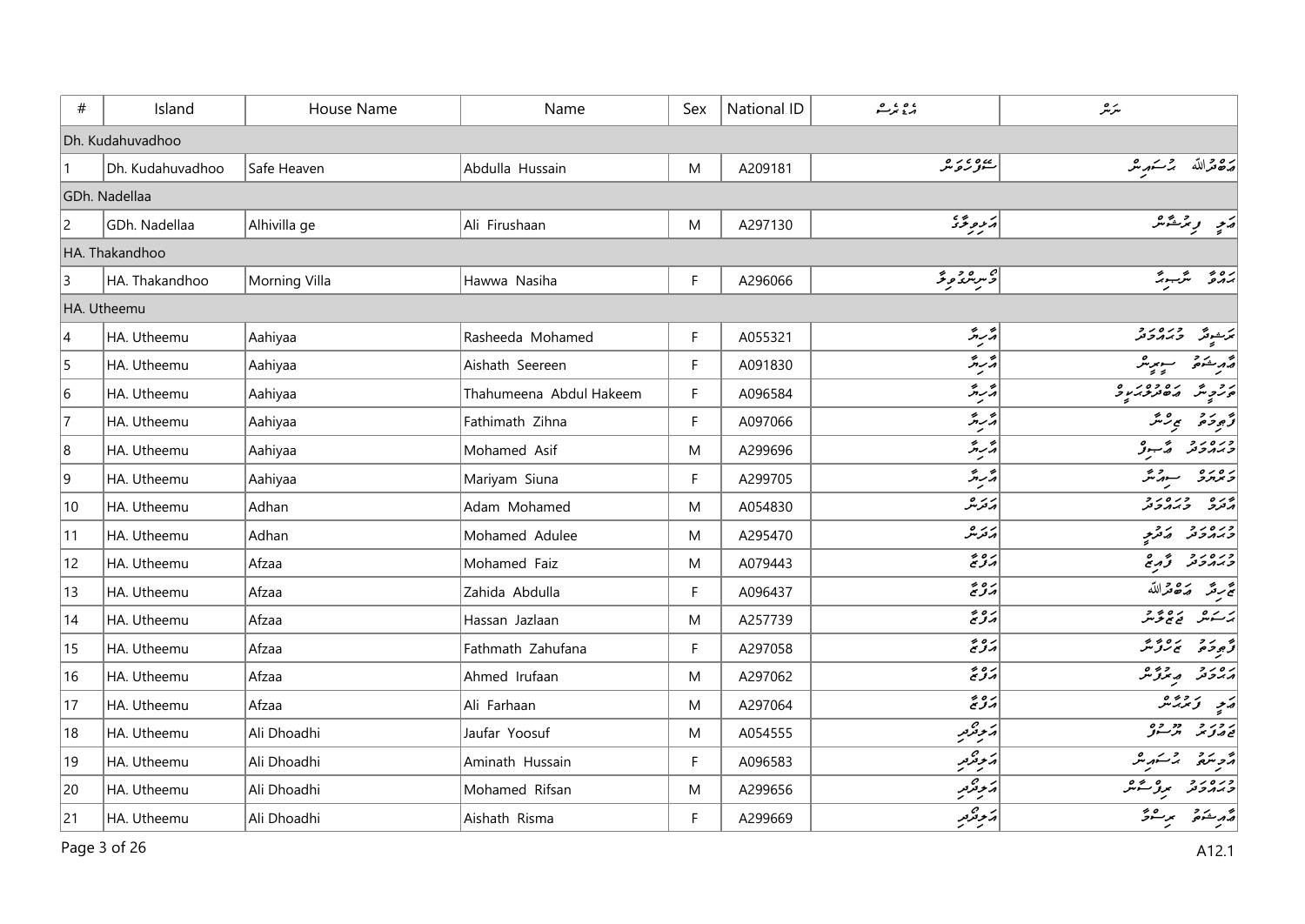| 22 | HA. Utheemu | Alimas Villa | Aishath Waheeda           | F         | A096449 | رَمِرِ حَسَنَ مِنْ قَرْ        | و د شوه کاروگر                                        |
|----|-------------|--------------|---------------------------|-----------|---------|--------------------------------|-------------------------------------------------------|
| 23 | HA. Utheemu | Alimas Villa | Abdul Raheem Abdul Rahman | M         | A096450 | رَمِرةَ سْفَوِيَّة             | ره وه در ه در ره دره ده<br>ده مرد بر در ده مرد بربروس |
| 24 | HA. Utheemu | Alimas Villa | Mohamed Naaish            | M         | A402623 | رَمزِ حَسَنَ عَمَرِ حَرْ       | ورەرو شرىئە                                           |
| 25 | HA. Utheemu | Alimasge     | Abdulla Assad             | M         | A078886 | لأعرفر صمخه                    | رەقراللە مەمەم                                        |
| 26 | HA. Utheemu | Alithari     | Simla Shakir              | F         | A096542 | لأحرة مر                       | $\frac{2}{3}$                                         |
| 27 | HA. Utheemu | Alithari     | Ali Akram                 | M         | A096543 | وكمعرض مبر                     | أقه قراره                                             |
| 28 | HA. Utheemu | Alithari     | Abdulla Shakir            | ${\sf M}$ | A096544 | لأحرهوسر                       | أرة قرالله كمع تر                                     |
| 29 | HA. Utheemu | Alithari     | Fathimath Ahmed           | F         | A096545 | تزوځ مر                        | و دو ده دو                                            |
| 30 | HA. Utheemu | Alithari     | Sifla Shakir              | F         | A096546 | لأحرهوسر                       | سوژى شەرىر                                            |
| 31 | HA. Utheemu | Alithari     | Ahmed Shakir              | ${\sf M}$ | A125307 | وكمعرضة                        | رەرو ئەرو                                             |
| 32 | HA. Utheemu | Alithari     | Mohamed Shakir            | M         | A273581 | لأحرهوسر                       | ورەرو شەر                                             |
| 33 | HA. Utheemu | Alithari     | Fathimath Lamsa           | F         | A325739 | وكمعرضو                        | أزًوجوه بمروث                                         |
| 34 | HA. Utheemu | Ansaanaa     | Mariyam Ihusana           | F         | A096439 | ىر بىر بەشەر                   | دەرە مەشقىر                                           |
| 35 | HA. Utheemu | Asrafeege    | Abdul Rahman Ageel        | ${\sf M}$ | A026555 | ئەسىھ ئىمرىي تى                |                                                       |
| 36 | HA. Utheemu | Asrafeege    | Faheema Abdul Rahman      | F         | A069151 | پر ۱۵ پرې <sup>چ</sup>         | كرية رە دە رە دە                                      |
| 37 | HA. Utheemu | Asrafeege    | Mohamed Ibrahim           | ${\sf M}$ | A096921 | ئەسىمىسى ئى                    | כמתכת תפתיכ                                           |
| 38 | HA. Utheemu | Asrafeege    | Mohamed Faahim            | ${\sf M}$ | A285498 | ىر ھەترى <sub>رى</sub>         | دره رو و محرره                                        |
| 39 | HA. Utheemu | Asseyri      | Latheefa Mohamed          | F         | A097078 | لئەرىئىمر                      | كريمو ورەرد                                           |
| 40 | HA. Utheemu | Asurumaage   | Abdulla Rasheed Ibrahim   | M         | A009511 | ر و و د »<br>پرسوترو د         | رە داللە ئېرىسوتر مەھەرد                              |
| 41 | HA. Utheemu | Asurumaage   | Mariyam Ibrahim           | F         | A058981 | ر و و »<br>پرسوپرو د           | במתכ תפתיכ                                            |
| 42 | HA. Utheemu | Asurumaage   | Ahmed Mamnoon             | ${\sf M}$ | A257706 | ر و و » ،<br>پرسوپرو د         | ره رو دره دور<br>مهرونر ووس                           |
| 43 | HA. Utheemu | Asurumaage   | Mohamed Mabrook           | M         | A296877 | ر د د د ،<br>پر سومرو د        | 0.7501<br>و ره ر و<br>تر پر ژ تر                      |
| 44 | HA. Utheemu | Bageechaage  | Asrar Adam                | ${\sf M}$ | A079123 | ر<br>صی گوی                    | د عدمو به ده د                                        |
| 45 | HA. Utheemu | Bairahaa     | Ibrahim Habeeb            | ${\sf M}$ | A081741 | ئەرىز <sup>ى</sup> ر<br>م      |                                                       |
| 46 | HA. Utheemu | Bairahaa     | Fathimath Shana           | F         | A096565 | لحامر بمربح                    | ومجموحهم<br>ىش <sup>ە</sup> ئىر                       |
| 47 | HA. Utheemu | Banafsaage   | Ali Moosa                 | ${\sf M}$ | A054849 | پر په ور وي<br>ح <i>سرتي څ</i> | اړې د ح                                               |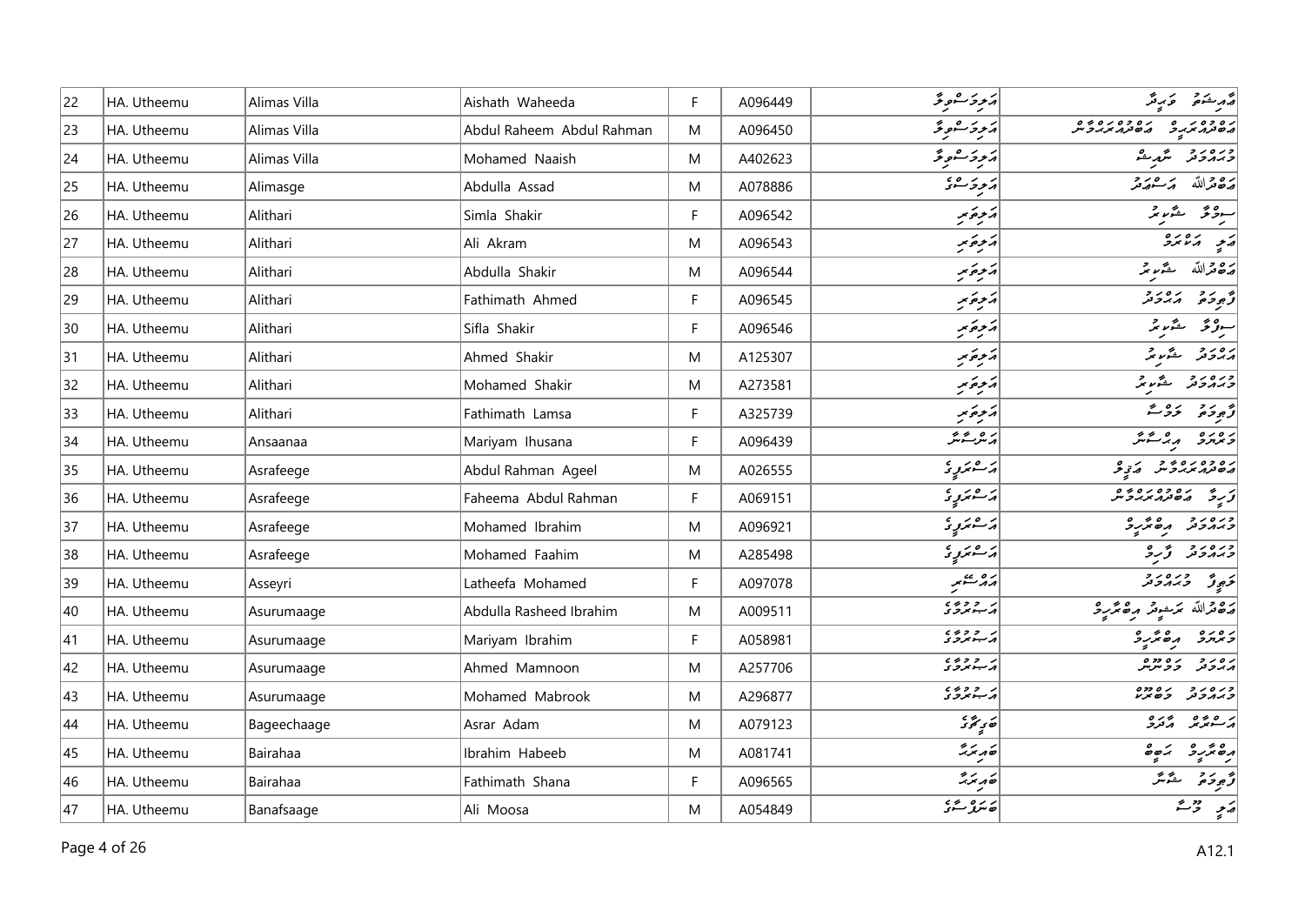| 48 | HA. Utheemu | Banafsaage         | Aishath Nasooha      | F         | A096412 | پره وي                                                              |                                                                    |
|----|-------------|--------------------|----------------------|-----------|---------|---------------------------------------------------------------------|--------------------------------------------------------------------|
| 49 | HA. Utheemu | Banafsaage         | Aminath Abdul Rahman | F         | A096413 | پر په وي.<br>ت <i>خ</i> سرگر                                        | ره وه ره د ه<br>پره تربر تر تر<br>پ <sup>ر</sup> جه سره<br>مرج سره |
| 50 | HA. Utheemu | Banafsaage         | Fathimath Nuzuha     | F         | A253696 | پره وي<br>  ځانگرنسگو                                               | و مرد د<br>سرچ گ                                                   |
| 51 | HA. Utheemu | Banafsaage         | Mariyam Nazeeha      | F         | A257639 | پره وي<br>  ځانگرنسنۍ                                               | ر ه ر ه<br><del>و</del> بربرو<br>ىئىي تە                           |
| 52 | HA. Utheemu | <b>Beach House</b> | Abdulla Ilham        | M         | A257711 | 2520                                                                | ەربەر<br>ەھىراللە                                                  |
| 53 | HA. Utheemu | <b>Beach House</b> | Ali Ilhaam           | M         | A257713 | 27/80                                                               | $5.50$ $2.0$                                                       |
| 54 | HA. Utheemu | <b>Beach House</b> | Mohamed Fazeel       | M         | A272009 | 2720                                                                | ورەرو كېچى                                                         |
| 55 | HA. Utheemu | <b>Beach House</b> | Mohamed Shakir       | ${\sf M}$ | A296893 | پەنزىر مىسىر                                                        | ورەرو شەر                                                          |
| 56 | HA. Utheemu | <b>Beach House</b> | Ahmed Fayaz          | M         | A336802 | ە ئۇ ئەمر م                                                         | ره رو روه                                                          |
| 57 | HA. Utheemu | Boduge             | Aminath Nashida      | F         | A091820 | 580                                                                 | أأترح متكم والتكرونكر                                              |
| 58 | HA. Utheemu | Cathy Rose         | Abdulla Saeed        | M         | A068460 |                                                                     | مَدْهُ مَّرَاللَّهُ سَوَمِدْ                                       |
| 59 | HA. Utheemu | Cathy Rose         | Mariyam Mohamed      | F         | A096560 |                                                                     | و ر ه ر و<br>تر پر ژ تر<br>ر ه ر ه<br><del>د</del> بربرگر          |
| 60 | HA. Utheemu | Cathy Rose         | Aishath Siuna        | F         | A096561 |                                                                     | أقرم شوكم المسترمثر                                                |
| 61 | HA. Utheemu | Cathy Rose         | Ahmed Niyaz          | M         | A299030 | لأحوجرج                                                             | גם גב תוצב                                                         |
| 62 | HA. Utheemu | Cathy Rose         | Aminath Siyaana      | F         | A299039 | $\begin{bmatrix} 0 & 0 & 0 \\ 0 & 0 & 0 \\ 0 & 0 & 0 \end{bmatrix}$ | أزمر سنرتشر                                                        |
| 63 | HA. Utheemu | Center Point       | Shaheema Mohamed     | F         | A096518 | كالمشتاع بمجمد منتقا                                                | وره رو<br>تربر پر تر<br>ىشكەنچە<br>مەسىر                           |
| 64 | HA. Utheemu | Center Point       | Hawwa Thihaamaa      | F         | A257741 | سنستقصر بزمر مثبتا                                                  |                                                                    |
| 65 | HA. Utheemu | Center Point       | Fathimath Thahaanee  | F         | A257743 | شريع بر بزر مربع                                                    | قەم ئەسىرىسى ئەركىسى                                               |
| 66 | HA. Utheemu | Center Point       | Aisath Suhaanee      | F         | A257744 | كالمرتفع برقم برمرهم                                                | سترشير<br>ۇ مەشكەتى<br>مەم                                         |
| 67 | HA. Utheemu | Center Point       | Ali Shakir           | M         | A296895 | كالمشارع بمرورهم                                                    |                                                                    |
| 68 | HA. Utheemu | Center Point       | Ahmed Ajwadh         | M         | A297591 | كالمرتفع برقم برمرهم                                                | رەرو رەرو<br>مەروىر مەھ                                            |
| 69 | HA. Utheemu | Center Point       | Abdulla Asraq        | M         | A297603 | يده مريخ مرهوم                                                      | مَدْهُ مَّدَاللَّهُ مَرْ صَعَرَ                                    |
| 70 | HA. Utheemu | Chabeyleege        | Hafeeza Mohamed      | F         | A096432 | ري په د<br>کوه پور                                                  | ر ده دره در در د                                                   |
| 71 | HA. Utheemu | Chabeyleege        | Ali Hafiz            | M         | A099435 | ری دی<br>نموه د پر                                                  | ړې پر <i>و</i>                                                     |
| 72 | HA. Utheemu | Chabeyleege        | Mohamed Adam         | M         | A296795 | ری د ؟<br>کوه د د                                                   | כנסנד בנס<br>כ <i>ג</i> וג בנג                                     |
| 73 | HA. Utheemu | Chabeyleege        | Aminath Irasha       | F         | A296797 | ري پر ء<br>کوھ پر د                                                 | أرمح سترامية المراجعة                                              |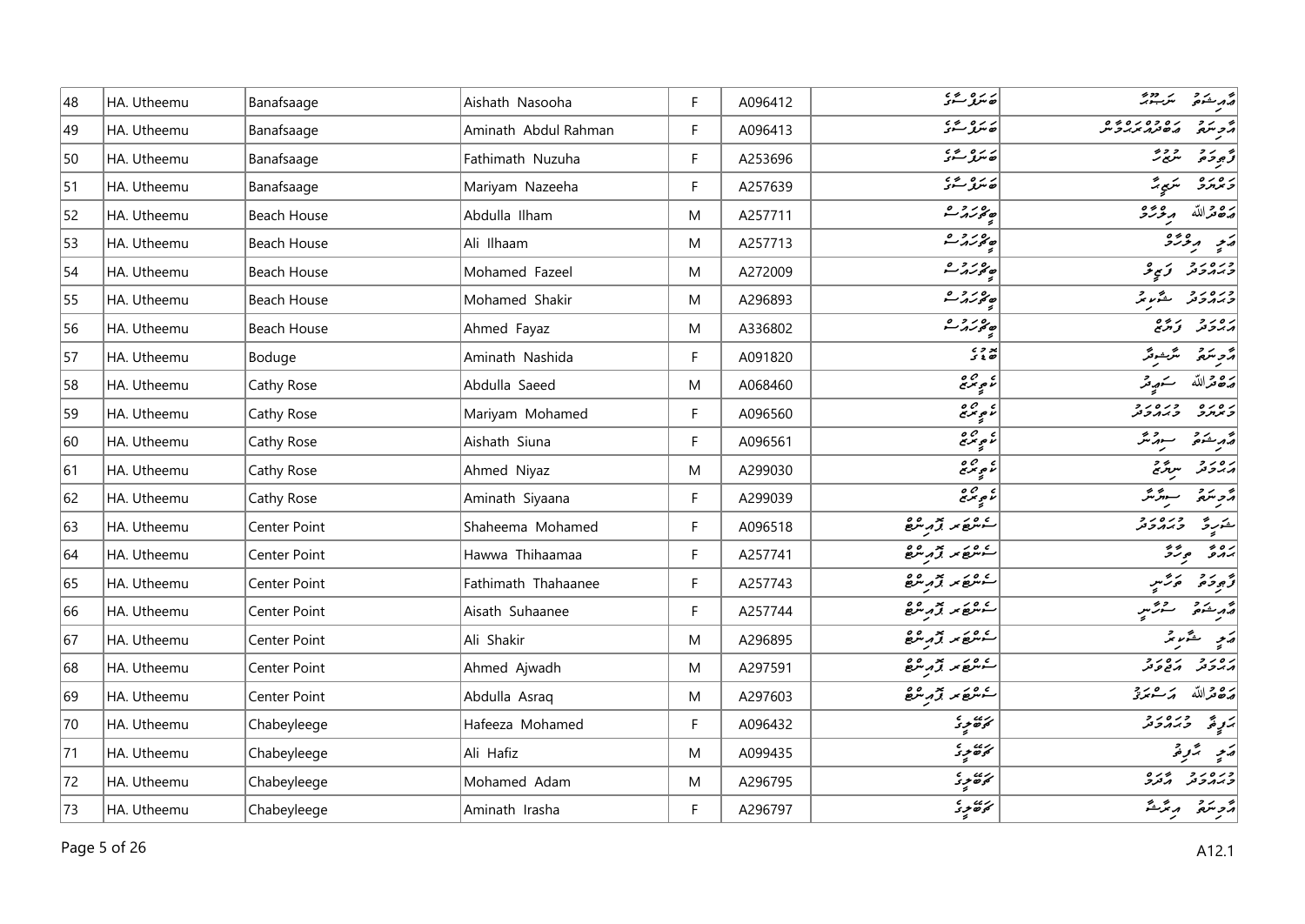| 74 | HA. Utheemu | Chandhaneege   | Habeeba Mohamed       | F         | A096517 | كۇسرىرَ سرىد                      | و ره ر و<br><i>و پر</i> پر تر<br> <br>  مەھ                              |
|----|-------------|----------------|-----------------------|-----------|---------|-----------------------------------|--------------------------------------------------------------------------|
| 75 | HA. Utheemu | Daisymaage     | Aishath Naseeha       | F         | A096406 | پر سرچ د<br>  ناسم سرچ د          | أمار مشكرة المتكربية                                                     |
| 76 | HA. Utheemu | Dheefuramge    | Zaheena Abdulla       | F         | A094493 | پروتره و <mark>و</mark>           | ىزىد كەھىراللە                                                           |
| 77 | HA. Utheemu | Dheefuramge    | Ahmed Mazin           | M         | A257672 | در ژ تر ژ ژ                       | برەرد ۇي م                                                               |
| 78 | HA. Utheemu | Dheefuramge    | Ali Najeeb            | ${\sf M}$ | A296803 | پروترو ۽<br>  پروترو <sub>ک</sub> |                                                                          |
| 79 | HA. Utheemu | Dhethadimaage  | Mohamed Zakariyya     | M         | A260058 | ړ د پر په<br>مربوع څر             | כנסגב גגם                                                                |
| 80 | HA. Utheemu | Dhethadimaage  | Aishath Reema         | F         | A296750 | ۍ د په په<br>مرچ د تر             | مەر ئىكى ئىمى ئى                                                         |
| 81 | HA. Utheemu | Dheyliyaage    | Moosa Naseer          | M         | A054955 | قرمز جری<br>  قرمز جر             | رضم الكرب مرتبه                                                          |
| 82 | HA. Utheemu | Dheyliyaage    | Najuma Yoosuf         | F         | A096408 | ئەر بەر<br>  قىزمۇرى              | ر و و<br>سرچ و<br>دد ره و                                                |
| 83 | HA. Utheemu | Dheyliyaage    | Aminath Ibrahim       | F         | A096409 | ئەر ئە ئ                          | دە ئەرچ<br>ۇ جە ئىكە                                                     |
| 84 | HA. Utheemu | Dhonveli       | Mohamed Faisal        | M         | A096557 | قريره عبر                         | ورەرو زېرىكو                                                             |
| 85 | HA. Utheemu | Dhonveli       | Fathimath Rifna       | F         | A096582 | قريرة معبر                        | ۇۋە ئەرەپ                                                                |
| 86 | HA. Utheemu | <b>Dhoores</b> | Zaeema Abdul Hakeem   | F         | A096577 | ود ۽ ه<br>تعريجه شک               |                                                                          |
| 87 | HA. Utheemu | <b>Dhoores</b> | Shazima Abdul Hakeem  | F         | A096578 | دد ،<br>تربر ک                    | 343366 346<br>343366 346<br>243366 354<br>ره وه ر<br>په <i>ه</i> نروبرېږ |
| 88 | HA. Utheemu | <b>Dhoores</b> | Shameema              | F         | A096579 | دد ،<br>تربر ک                    |                                                                          |
| 89 | HA. Utheemu | <b>Dhoores</b> | Aminath Nazima        | F         | A096581 | ود ۽ ه                            | أأرمني<br>سَّنْجُوحَ                                                     |
| 90 | HA. Utheemu | <b>Dhoores</b> | Abdul Hakeem Hassan   | ${\sf M}$ | A299569 | ود ۽ ه<br>تعريجه شک               | גם כפג' פ ג' בית                                                         |
| 91 | HA. Utheemu | Dhoores        | Nahuma Abdul Hakeem   | F         | A299578 | ود ۽ ه                            | ر وه دره وه در ه<br>سررو ده مورد ر                                       |
| 92 | HA. Utheemu | Dimlight       | Razeena Abdul Latheef | F.        | A096523 | ومحترج                            | <br>  پرېپ شه په ۱۹۵۵ کوچونو                                             |
| 93 | HA. Utheemu | Dimlight       | Razaanaa Dawood       | F         | A282675 | ود تخرم ه                         | پرېڅ شو په موجود و<br>  پرېڅ سر په موجود ور                              |
| 94 | HA. Utheemu | Dimlight       | Aishath Rizuna        | F         | A285488 | وتزرع                             | ۇرمۇق برىتىگە                                                            |
| 95 | HA. Utheemu | Dimlight       | Ahmed Aseer           | M         | A297758 | ووڅرم                             |                                                                          |
| 96 | HA. Utheemu | Falak          | Fathimath Niuma       | F         | A096580 | ۇ ئە                              | توجدة سرقمة                                                              |
| 97 | HA. Utheemu | Farivaage      | Musthafa Mohamed      | ${\sf M}$ | A112771 | ۇ بىر <i>ەڭ</i>                   | د ۱۵۷۵.<br>د سربوتو<br>و ره ر و<br><i>د ب</i> رگرفر                      |
| 98 | HA. Utheemu | Fazaa          | Fathimath Seeza       | F         | A287578 | ترتج                              | ا تو بر در<br>ا                                                          |
| 99 | HA. Utheemu | Fazaa          | Adam Ibrahim          | M         | A293771 | ترتج                              | أئرترى<br>وە ئۈرۈ                                                        |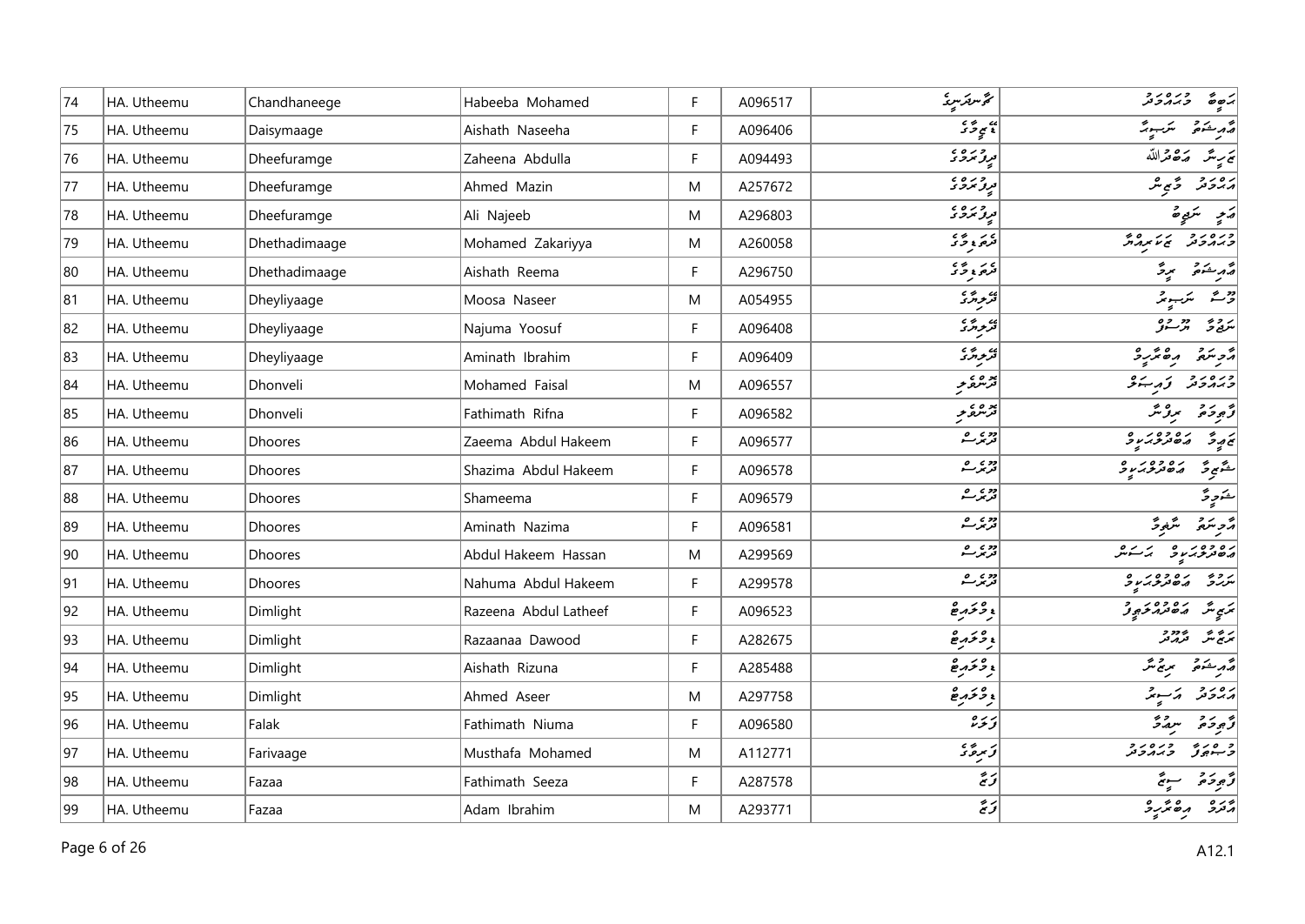| 100 | HA. Utheemu | Feeroazuge    | Shamsiyya Abdul Rahman | F           | A096492 | و چې د پر<br>او پرېځ د                 | ره وه ره ده ده ده ده.<br>شوتر در از ده تر در برتر س      |
|-----|-------------|---------------|------------------------|-------------|---------|----------------------------------------|----------------------------------------------------------|
| 101 | HA. Utheemu | Feeroazuge    | Hussain Rameez         | M           | A096493 | و ص و ۽<br>اوپه مي ي                   | يز سكور مشر الكريز في                                    |
| 102 | HA. Utheemu | Feeroazuge    | Jameela Ibrahim        | F           | A096494 | و چې د و<br>او پرېبۍ ته                | برە ئۆر ۋ<br>تے تر تخ <sub>ر</sub>                       |
| 103 | HA. Utheemu | Fehivina      | Fathuhiyya Hassan      | F           | A049727 | <br> قرىر مىتر                         | زەپەر ئەسەھ                                              |
| 104 | HA. Utheemu | Fenfiyaazuge  | Abdul Wahid Hassan     | M           | A035898 | ع عروج دي.<br> زينزپورتبن <sub>ک</sub> | رە دەپرى <sub>ر</sub> كەسەر<br>مەھىر <i>ۈرۈ</i> رىد      |
| 105 | HA. Utheemu | Fenfiyaazuge  | Saneeza Abdul Wahid    | $\mathsf F$ | A068259 | ې هروگړي<br>د شر <sub>وگ</sub> ري      |                                                          |
| 106 | HA. Utheemu | Feyrumaage    | Ahmed Riyaz            | M           | A050876 | په وي  په<br>  تو مرو  ۍ               | رەرو بروگ                                                |
| 107 | HA. Utheemu | Feyrumaage    | Khadeeja Ibrahim       | F           | A096417 | ہ بو و یہ ی<br> تو بورچ ی              | رە ئەرد<br>ترىرىتى<br>ئ                                  |
| 108 | HA. Utheemu | Feyrumaage    | Ibrahim Ali            | M           | A096418 | ہ بو و یہ ی<br> تو بورچ ی              |                                                          |
| 109 | HA. Utheemu | Feyrumaage    | Athifa Ibrahim         | $\mathsf F$ | A139002 | په چ په<br>  تومرنژۍ                   | ەجوڭر<br>ەرھەترىر <sup>ى</sup>                           |
| 110 | HA. Utheemu | Feyrumaage    | Fathimath Rahsa        | F.          | A296773 | پے ح م م م<br>  تو سرچ ی               | بره مثر<br>ۇ بو ئەر                                      |
| 111 | HA. Utheemu | Feyrumaage    | Aishath Rasha          | F           | A296775 | ہ بو و یہ ی<br> تو بورچ ی              | و د کرده کرد که<br>در سوه کرد                            |
| 112 | HA. Utheemu | Finihiyaa     | Adam Naseer            | M           | A090019 | او مدر پڑ<br>گیریں                     | وره مرسور                                                |
| 113 | HA. Utheemu | Finihiyaa     | Mariyam Mohamed        | F           | A090045 | و سربر پر<br>سربر                      | و رە ر د<br>تر پر پر تر<br>ر ه ر ه<br><del>د</del> بربرگ |
| 114 | HA. Utheemu | Finihiyaa     | Ahmed Sabah            | M           | A096566 | او سربر پژ<br><u>سبب</u>               | $22 -$<br>ەرەر ۋ                                         |
| 115 | HA. Utheemu | Finihiyaa     | Hawwa Samhaa           | F           | A257750 | اوسربردگر<br><u>سب</u>                 | سەدىر<br>ر ه پ<br>پروتو                                  |
| 116 | HA. Utheemu | Finihiyaa     | Aminath Seereen        | F           | A299310 | او سربر پژ<br><u>گرمر</u>              | لترحر يتمدح<br>سەمەيىر<br>ئە                             |
| 117 | HA. Utheemu | Finihiyaa     | Aishath Samaha         | F           | A299318 | او میں بڑ<br>سیاسیہ                    | و گهر شک <sup>و</sup><br>سترقر                           |
| 118 | HA. Utheemu | Finiroalhi    | Ahmed Asad             | M           | A077622 | وببرېږ                                 | גם גם גם גב<br>הגבה ה' לה                                |
| 119 | HA. Utheemu | Finivaage     | Mohamed Shujau         | M           | A023221 | و سرچ <sup>ي</sup>                     | و ر ه ر د<br>تر پر ژنر<br>ے جو مجمد ح                    |
| 120 | HA. Utheemu | Finivaage     | Fathimath Rashad       | $\mathsf F$ | A096440 | وسرچء                                  | أوالمحر المحتفظة المحمدة والمحمدة المتعالى               |
| 121 | HA. Utheemu | Fiyaathoshige | Zuhura Abdulla         | $\mathsf F$ | A086286 | و پژند ع<br>تر پژند برد                | تحريحه وكاله الله                                        |
| 122 | HA. Utheemu | Fiyaathoshige | Mohamed Rishmee        | M           | A296850 | و پر پر<br>تر پر پر پر                 | وره رو برخور                                             |
| 123 | HA. Utheemu | Fiyavalhu     | Aishath Rafqa          | F           | A257774 | دېره د                                 |                                                          |
| 124 | HA. Utheemu | France        | Adam Shareef           | M           | A295456 | ە ئ <sup>ە</sup> بەر م                 | پر ہ<br>ارترز<br>ے موثر                                  |
| 125 | HA. Utheemu | Fules         | Ahmed Irushadhu        | M           | A054852 | د ځ شه                                 | رەرو مەشق                                                |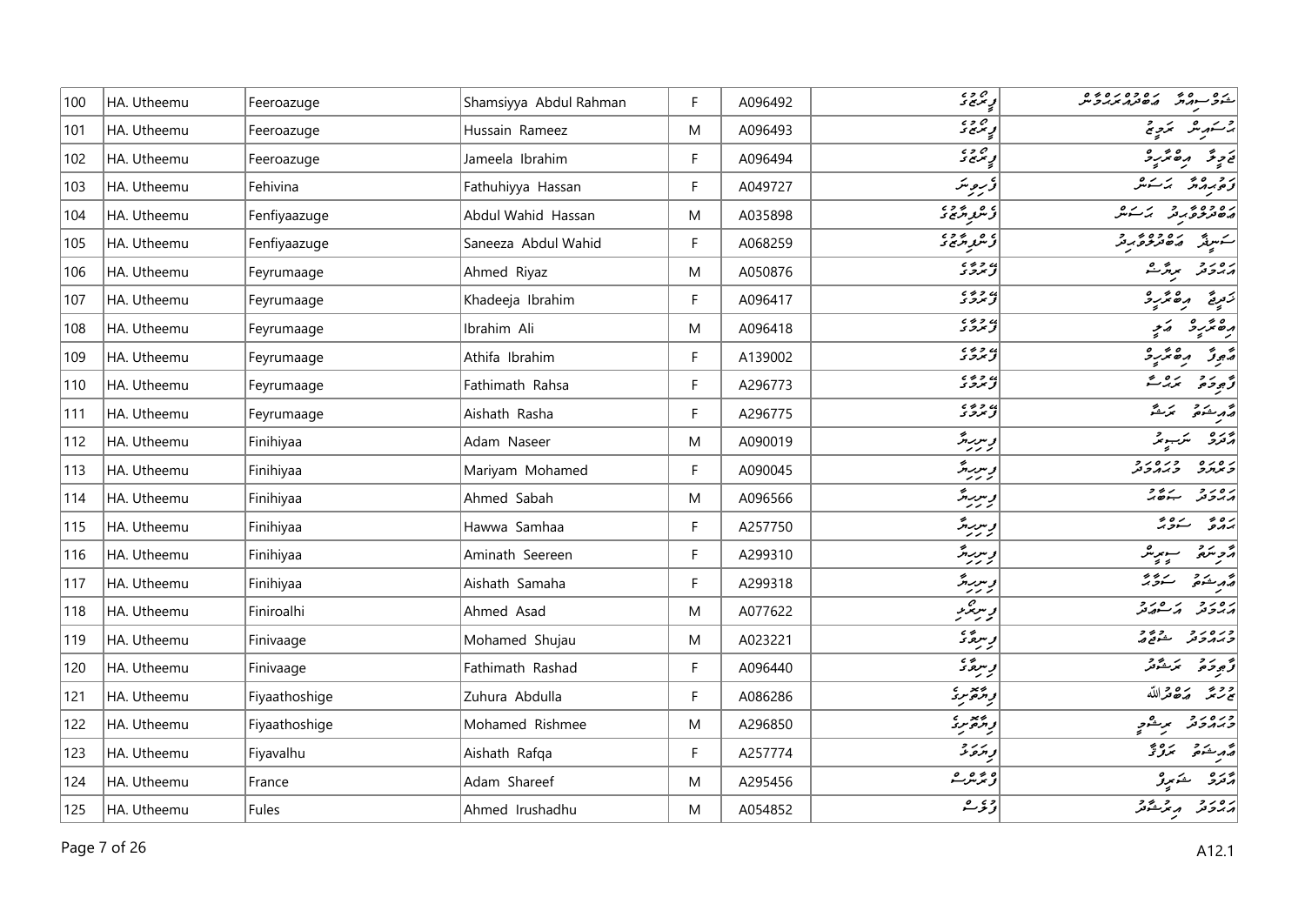| 126 | HA. Utheemu | Fules            | Aishath Aroosha      | F  | A285491 | د ۍ ه                                           | انجمهر شده در در در در به<br>اقدام شده در مردم   |
|-----|-------------|------------------|----------------------|----|---------|-------------------------------------------------|--------------------------------------------------|
| 127 | HA. Utheemu | Fules            | Mohamed Aroon        | M  | A372393 | د ، ه                                           | כנסנכ נכס<br>כממכת מינית                         |
| 128 | HA. Utheemu | Green villa      | Ahmed Saleem         | M  | A046352 | دمېرىموقە                                       | د د د د سکوه                                     |
| 129 | HA. Utheemu | Gulfaamge        | Abdul Raheem Ibrahim | M  | A054953 | و ه و ه ه ،<br>د ترتر تر د                      | גם כם גם הפתיק                                   |
| 130 | HA. Utheemu | Gulfaamge        | Hawwa Zahira         | F  | A095057 | وه پره پ<br>د ترتر تر                           |                                                  |
| 131 | HA. Utheemu | Gulfaamge        | Aminath Ibthisam     | F  | A299717 | و ه و ه ه ،<br>د ترتر تر د                      | وموسكو وعويد                                     |
| 132 | HA. Utheemu | Gulfaamge        | Ahlaam               | F  | A299718 | د ه و ه ه ،<br>د ترتر تر                        | $\frac{1}{2}$                                    |
| 133 | HA. Utheemu | Gulfaamge        | Aishath Thihnaan Ali | F  | A360096 | وه پ <sup>ر</sup> ه بر<br>د <del>و</del> تو و د | وأمشوه وبالرهر وكم                               |
| 134 | HA. Utheemu | Gulzaaruge       | Ali Rasheed          | M  | A079411 | و ه پر و ،<br>د نومځ مرد                        | ر<br>مرکز مرکز د                                 |
| 135 | HA. Utheemu | Gulzaaruge       | Mohamed Adam         | M  | A096410 | و ه پر و ،<br>د نومځ مرد                        |                                                  |
| 136 | HA. Utheemu | Gulzaaruge       | Adam Ibrahim         | M  | A096411 | و ه پر و ،<br>د نومځ مرد                        | أرمزد مصرير                                      |
| 137 | HA. Utheemu | Gulzaaruge       | Hawwa Hanan          | F  | A140670 | و ه پر و ،<br>د نومځ مرد                        | رەپ بەير                                         |
| 138 | HA. Utheemu | Gulzaaruge       | Ahmed Zihunee        | M  | A147974 | و ه پر و ،<br>د نومځ مرد                        | أرورو بررسي                                      |
| 139 | HA. Utheemu | Gulzaaruge       | Abdulla Adam         | M  | A295512 | و ه پر و ء<br>د نومځ مرد                        | په ره<br>د ترو<br>ەھىراللە                       |
| 140 | HA. Utheemu | Gulzaaruge       | Ahmed Adam           | M  | A295514 | و ه پر و ء<br>د نومځ مرد                        | ג ס ג פ בי פי ס                                  |
| 141 | HA. Utheemu | Gulzaaruge       | Ali Adam             | M  | A295515 | و ه پر و ء<br>د نومځ مرد                        | أەسم مدىرە                                       |
| 142 | HA. Utheemu | Haavilla         | Abdul Latheef Adam   | M  | A054848 | رٌّہ ِ وََ                                      | גם כסג פ<br>גם מרית תו המרי                      |
| 143 | HA. Utheemu | Haavilla         | Hawwa Adam           | F. | A096425 | تروتر                                           | رەپ پەرە<br>بەھ مەمر                             |
| 144 | HA. Utheemu | Haavilla         | Mohamed Hamdhoon     | M  | A374068 | ترويڅه                                          | وره رو ده ده ه<br><i>وبرم</i> ونر برونرس         |
| 145 | HA. Utheemu | Handhuvareege    | Aminath Sithuna      | F  | A096481 | ئەسە <i>تى كى</i> رى                            | سىۋىتر<br>سە<br>ړ څر سره                         |
| 146 | HA. Utheemu | Handhuvareege    | Aishath Shiuza       | F  | A096483 | ر سرو کر د <sup>ی</sup> ک                       | و ديگر شور فر<br>د کر شور فر                     |
| 147 | HA. Utheemu | Handhuvareege    | Mariyath Sifama      | F  | A257729 | ئەسە <i>تى ئە</i> رى                            | $\frac{2}{3}$ $\frac{2}{3}$                      |
| 148 | HA. Utheemu | Handhuvareege    | Mohamed Moosa        | M  | A296923 | ئەسە <i>تى كى</i> رىگى<br>مەسىرى                | دومثر<br>و ر ه ر د<br>تر پر ژ تر                 |
| 149 | HA. Utheemu | Handhuvareege    | Mariyam Shizuna      | F  | A296934 | ئەسە <i>تى كى</i> رى                            | ے فریگر<br>کے<br>ر ہ ر ہ<br>تر <del>ب</del> ر بر |
| 150 | HA. Utheemu | Handhuvareege    | Hawwa Sidhra         | F  | A296935 | ئەسەرىم سرىم                                    | $\frac{1}{2}$                                    |
| 151 | HA. Utheemu | Handhuvareehiyaa | Fathimath Sifza      | F. | A096525 | ئەسەرى ئېرىرىدىگە                               | و محمد المسوري                                   |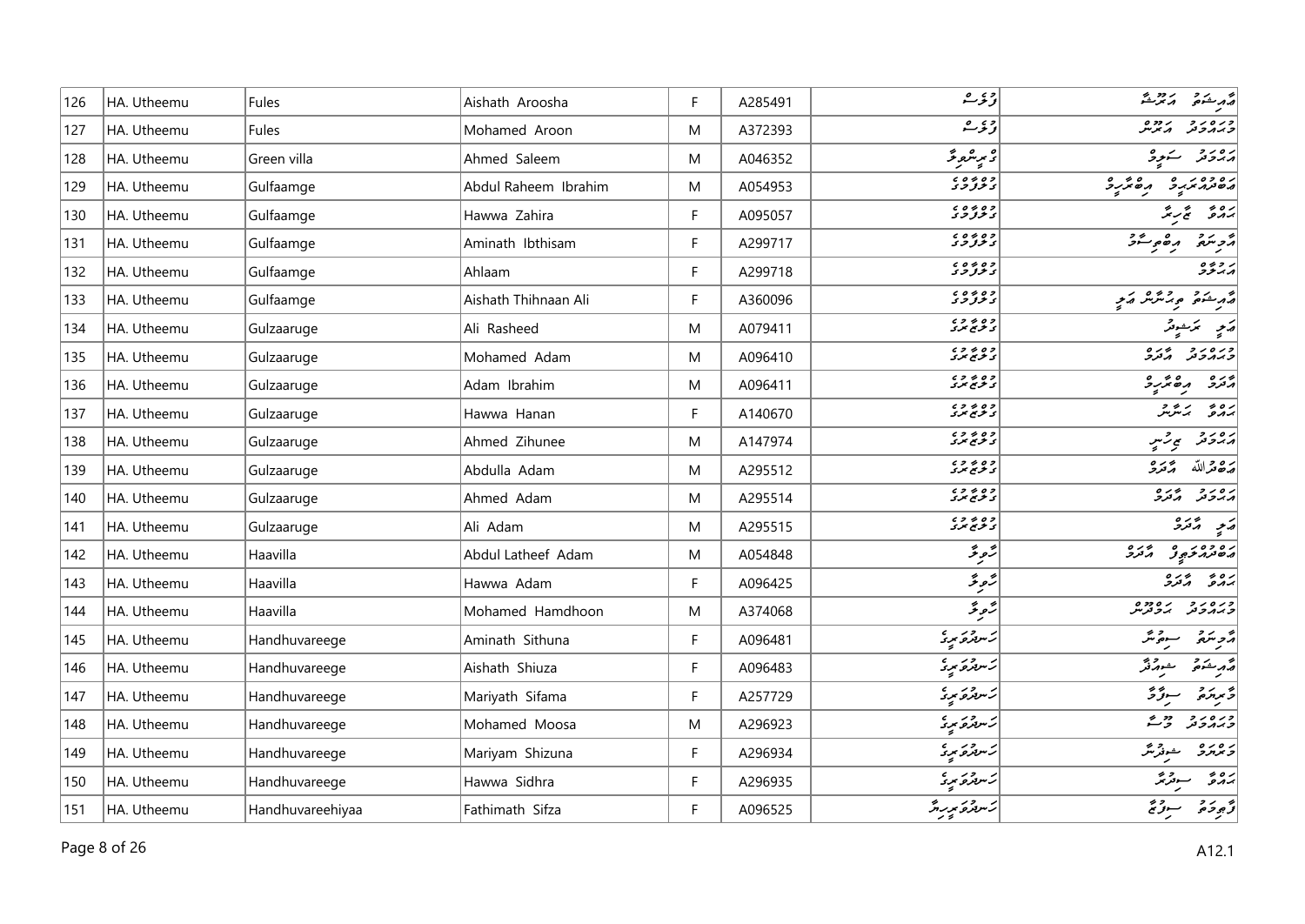| 152 | HA. Utheemu | Handhuvareehiyaa | Mohamed Shameem      | M           | A096526 | <br>  ئەسەرى ئىرىرىدىكە                 | دره در در در د                                      |
|-----|-------------|------------------|----------------------|-------------|---------|-----------------------------------------|-----------------------------------------------------|
| 153 | HA. Utheemu | Handhuvareehiyaa | Abdul Latheef Ali    | M           | A260190 | ئەسەقرىرىسىدىگە                         | גם כפי בין הב                                       |
| 154 | HA. Utheemu | Handhuvareehiyaa | Ameena Abdul Rahman  | F           | A297676 | ئەسەرى سەرىدىگە                         | ر شهر ده وه دره ده                                  |
| 155 | HA. Utheemu | Handhuvareehiyaa | Aishath Shauna       | F           | A297748 | ر<br>سرچرې پېړېد                        | ۇرىشكى ئىگەر                                        |
| 156 | HA. Utheemu | Handhuvareehiyaa | Mariyam Sizleena     | F           | A297763 | <br> سىرى ئېرىدىكى                      | دەرە سىم دىگر                                       |
| 157 | HA. Utheemu | Heyzleen         | Hassan Ahmed         | M           | A082493 | ارچ <sub>مح</sub> بشر                   | يرك مدار ورور                                       |
| 158 | HA. Utheemu | Heyzleen         | Mohamed Hassan       | M           | A096527 | ر<br>ئەقھ بەشر                          | ورەرو پەسەر                                         |
| 159 | HA. Utheemu | Heyzleen         | Nahuza Hassan        | F           | A096528 |                                         | لترجيح الكاسكانكل                                   |
| 160 | HA. Utheemu | Heyzleen         | Mariyam Siunee       | $\mathsf F$ | A297839 | ا شع پی شر<br>                          | ويوبره<br>سىدۇبىر                                   |
| 161 | HA. Utheemu | Heyzleen         | Fathimath Nuha       | F           | A362974 | ر، پرې په په په مخ<br>مخ                | ىترمجە<br>ء مر د<br>ترموخ م                         |
| 162 | HA. Utheemu | Hide Park        | Aishath Seeneez      | F           | A296812 | ر<br>سره بوره                           | ۇ مەشەھ<br>مەرىشەھ<br>سوسرچ                         |
| 163 | HA. Utheemu | <b>Hide Park</b> | Mohamed Sinaan       | M           | A296813 | بر و و ژرا<br>سره بورا                  | و ر ه ر د<br>د بر بر تر<br>سەمئرىتر                 |
| 164 | HA. Utheemu | Hithahfinivaage  | Fathimath Ramziyya   | F           | A096501 | رىم <sup>3</sup> ىرىدىمى                | ژوده نرویمه                                         |
| 165 | HA. Utheemu | Hithahfinivaage  | Aishath Naziya       | $\mathsf F$ | A096502 | ىرە تروپىر <i>ۇ</i> ئ                   | ۇرمىنى ئىر                                          |
| 166 | HA. Utheemu | Hithahfinivaage  | Abdul Raheem Adam    | M           | A096503 | رىم <sup>3</sup> ىرىدىمى                | גם כם גם הינים                                      |
| 167 | HA. Utheemu | Hithahfinivaage  | Mohamed Naushaad     | M           | A156406 | ىرە ئىروپىر <i>ە ئ</i>                  | ورەرو بەردەر<br><i>جەمەدىر</i> شەشقىر               |
| 168 | HA. Utheemu | Hiyaavehi        | Wadeefa Ibrahim      | F           | A010411 | ىرەژۇپ                                  | وَمَرِزٌ مِنْ مُرْرِدٌ                              |
| 169 | HA. Utheemu | Hudhuasurumaage  | Mohamed Waheed       | M           | A026137 | و ور _و و ده ،<br>رتوبر سنهرو ی         | ورەر ئەرگە                                          |
| 170 | HA. Utheemu | Hudhuasurumaage  | Zahira Ibrahim       | F           | A096553 | و ور _ و و پر د<br>رتوپر — بور ی        | تجربته وهتربرد                                      |
| 171 | HA. Utheemu | Hudhuasurumaage  | Ibrahim Waheed       | M           | A298356 | و ورحيدونو ۽<br>ريوپر سنوپوري           | وە ئۇرۇ بۇ بو                                       |
| 172 | HA. Utheemu | Hudhuasurumaage  | Ali Waheed           | M           | A298358 |                                         | أرسم أأتمد وتر                                      |
| 173 | HA. Utheemu | Hulhaguge        | Abdul Hameed Ibrahim | M           | A096520 | و ر و ء<br>رنگوي                        | גם בפניק בי הסתניק                                  |
| 174 | HA. Utheemu | Husnuheenaage    | Fathimath Hassan     | F           | A096499 | 2 مەش <sub>رىپ</sub> ىدىكى<br>مەسرىپە   | ۇيۇچۇ بەسكىل                                        |
| 175 | HA. Utheemu | Husnuheenaage    | Zubaida Mohamed      | F           | A096500 | ر مەيرى <sub>ر بىرى</sub><br>مەسرىپەتتە | כן כנסנב                                            |
| 176 | HA. Utheemu | Husnuheenaage    | Abdul Rahman Aqeel   | M           | A151439 | ر مەش <sub>رىپ</sub> ىدىكى<br>مەسرىپە   | ر 2010 - 20 مرد 20<br>20 تر <i>۾ جي جي جي جي</i> حر |
| 177 | HA. Utheemu | Husnuheenaage    | Fathimath Shizaana   | F           | A257731 | 2 مەمۇر <i>يۇ</i> ئ                     | تۇجۇچ ھېتىگە                                        |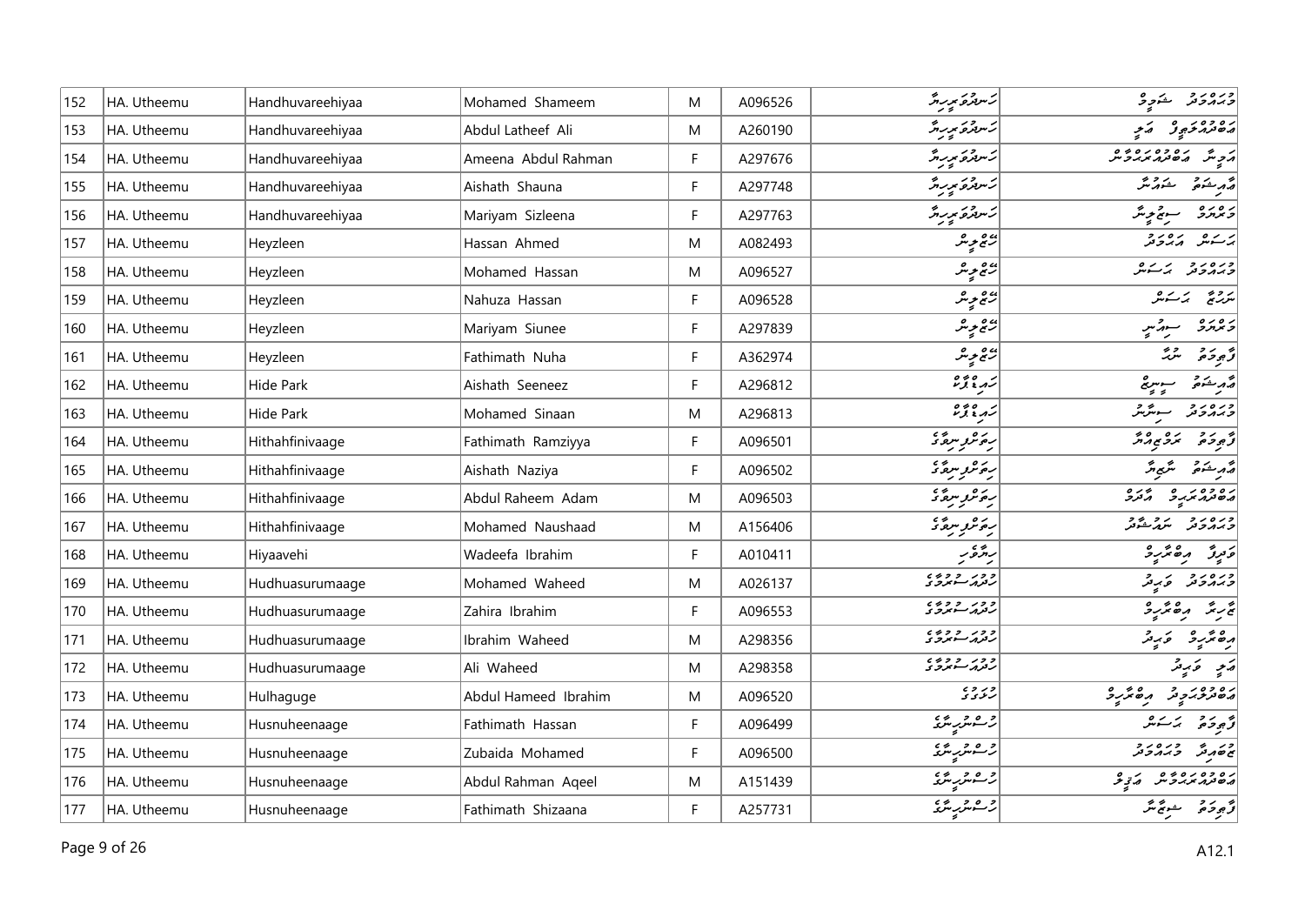| 178 | HA. Utheemu | Huvandhumaage    | Hassan Shareef      | M           | A093642 | و ر پرونډۍ<br>روسربرو د                         | ىز سىر شىر ئىلىن ئىلىن ئىلىن ئىلىن ئىلىن ئىلىن ئىلىن ئىلىن ئىلىن ئىلىن ئىلىن ئىلىن ئىللىن ئىللىن ئىللىن ئىلىن<br>ئىللىن ئىللىن ئىللىن ئىللىن ئىللىن ئىللىن ئىللىن ئىللىن ئىللىن ئىللىن ئىللىن ئىللىن ئىللىن ئىللىن ئىللىن ئىللى<br> |
|-----|-------------|------------------|---------------------|-------------|---------|-------------------------------------------------|-------------------------------------------------------------------------------------------------------------------------------------------------------------------------------------------------------------------------------------|
| 179 | HA. Utheemu | Iramaage         | Aminath Waheeda     | F.          | A096478 | بر بر بر بر<br>در برگر ی                        | ة مقررة مقديمة.<br>مقر مقررة مقررة                                                                                                                                                                                                  |
| 180 | HA. Utheemu | Iramaage         | Aishath Aboobakuru  | F           | A096479 | لربريره                                         |                                                                                                                                                                                                                                     |
| 181 | HA. Utheemu | Iramaage         | Ahmed Areesh        | M           | A296921 | لرىزە                                           | رەرد كېرىش                                                                                                                                                                                                                          |
| 182 | HA. Utheemu | Irumatheege      | Fareeda Mohamed     | F.          | A095240 | پر ټر ځري<br>                                   | تربيع ورورو                                                                                                                                                                                                                         |
| 183 | HA. Utheemu | Irumatheege      | Hawwa Easa          | F           | A125906 | ېر بر دې<br>بر بر دې                            | بره و میگ                                                                                                                                                                                                                           |
| 184 | HA. Utheemu | Ixora            | Abdulla Inayath     | M           | A064827 | 500                                             | رەداللە مەشرەر                                                                                                                                                                                                                      |
| 185 | HA. Utheemu | Kaanigasdhoshuge | Abdul Hakeem Hassan | M           | A011849 | تۇسرى سەۋە يە<br>  ئەسرىكە سەۋىرىدى             | رە دەر بەر ئەسكىر                                                                                                                                                                                                                   |
| 186 | HA. Utheemu | Kaanigasdhoshuge | Mohamed Auf         | M           | A297070 | شهریر ۱۶۵۵ و <sup>ی</sup><br>  شهریر سوفتر مربو | כנסני נכני<br>כ <i>ג</i> ובע ומג                                                                                                                                                                                                    |
| 187 | HA. Utheemu | Kafamaage        | Mohamed Shiyam      | M           | A047092 | ر ر » ،<br>ما ؤ د د                             | ورەر دېھرو                                                                                                                                                                                                                          |
| 188 | HA. Utheemu | Kafamaage        | Khadeeja Adam       | F.          | A096442 | ر ر » ،<br>ما ؤ ژ د                             | كزمرة مرترو                                                                                                                                                                                                                         |
| 189 | HA. Utheemu | Kafamaage        | Fathimath Adam      | F           | A096443 | ر ر پر پر<br>رو تر <sub>تر</sub>                | توجو و محمده                                                                                                                                                                                                                        |
| 190 | HA. Utheemu | Kafamaage        | Mariyam Adam        | $\mathsf F$ | A296805 | ر ر پر پر<br>مانو <del>ر</del> تر               | ر ه ر ه<br>د بربرد<br>ەردە                                                                                                                                                                                                          |
| 191 | HA. Utheemu | Kafamaage        | Hussain Yoosuf      | M           | A296806 | ر ر » ،<br>ما تو <del>ر</del> د                 | جر سے <sub>مر</sub> جو حاصر ہوتا ہے۔<br>مراجعہ میں اس کا مراجعہ کو مر                                                                                                                                                               |
| 192 | HA. Utheemu | Karankaage       | Ahmed Adam          | M           | A080898 | ر ر ه و د ،<br>ما بر سرد د                      | ره رح ده<br>پرېدن پر تر                                                                                                                                                                                                             |
| 193 | HA. Utheemu | Karankaage       | Mohamed Adam        | M           | A082850 | ر ر ه و د ،<br>ما <del>ب</del> رمبر <i>دا</i> د | وره رو په ره<br><i>وبرم</i> ونر متر <i>و</i>                                                                                                                                                                                        |
| 194 | HA. Utheemu | Karankaage       | Aminath Rasheeda    | F           | A096424 | ر ر ه و د ،<br>ما بر سرد د                      | أأترج مترهم التمر شوقد                                                                                                                                                                                                              |
| 195 | HA. Utheemu | Karankaage       | Mariyam Ibrahim     | F.          | A096428 | ر ر ه و د ،<br>ما <del>ب</del> رس               |                                                                                                                                                                                                                                     |
| 196 | HA. Utheemu | Karankaage       | Abdul Kareem Adam   | M           | A096429 | ر ر ه و ،<br>ما <del>ب</del> رمبر <i>ما</i> ی   | ره وه ره دره<br>مان وه در مانده                                                                                                                                                                                                     |
| 197 | HA. Utheemu | Karankaage       | Zahudha Adam        | F.          | A296792 | ر ر ه و د ،<br>ما مرس                           | ر و پر محمده<br>ایم رفتر                                                                                                                                                                                                            |
| 198 | HA. Utheemu | Karankaage       | Ali Sifaam          | M           | A296793 | ر ره و د<br>ما بر مرما د                        | $\begin{array}{cc} \circ & \circ & \circ & \circ \\ \circ & \circ & \circ & \circ \end{array}$                                                                                                                                      |
| 199 | HA. Utheemu | Khiyaalee Manzil | Ameena Moosa        | F           | A096533 | ر پژو <i>چ</i> شمېر محر                         | أرَوِيثر المحر شر                                                                                                                                                                                                                   |
| 200 | HA. Utheemu | Khiyaalee Manzil | Mariyam Shana       | F           | A297962 | ر پژ <sub>یو</sub> ژ پژ <sub>یو</sub> ژ         | ويوبره<br>شەكە                                                                                                                                                                                                                      |
| 201 | HA. Utheemu | Khiyaalee Manzil | Aishath Nuhaa       | $\mathsf F$ | A297965 | ر ژ <sub>گ</sub> وچ ژه <sub>ی</sub> و           | وأمر شكوتم المركز                                                                                                                                                                                                                   |
| 202 | HA. Utheemu | Kothari Villa    | Shehenaz Nasir      | F.          | A084970 | يور<br>  يون <sub>ج محر</sub> مو څر             | ە ئەركىرى ئىش ئىسىرىگى<br>ئىشرىرىگى ئىش ئىسىرىكى                                                                                                                                                                                    |
| 203 | HA. Utheemu | Kudhimaage       | Hassan Mohamed      | M           | A263156 | لأمروج                                          | ر ره دره دو                                                                                                                                                                                                                         |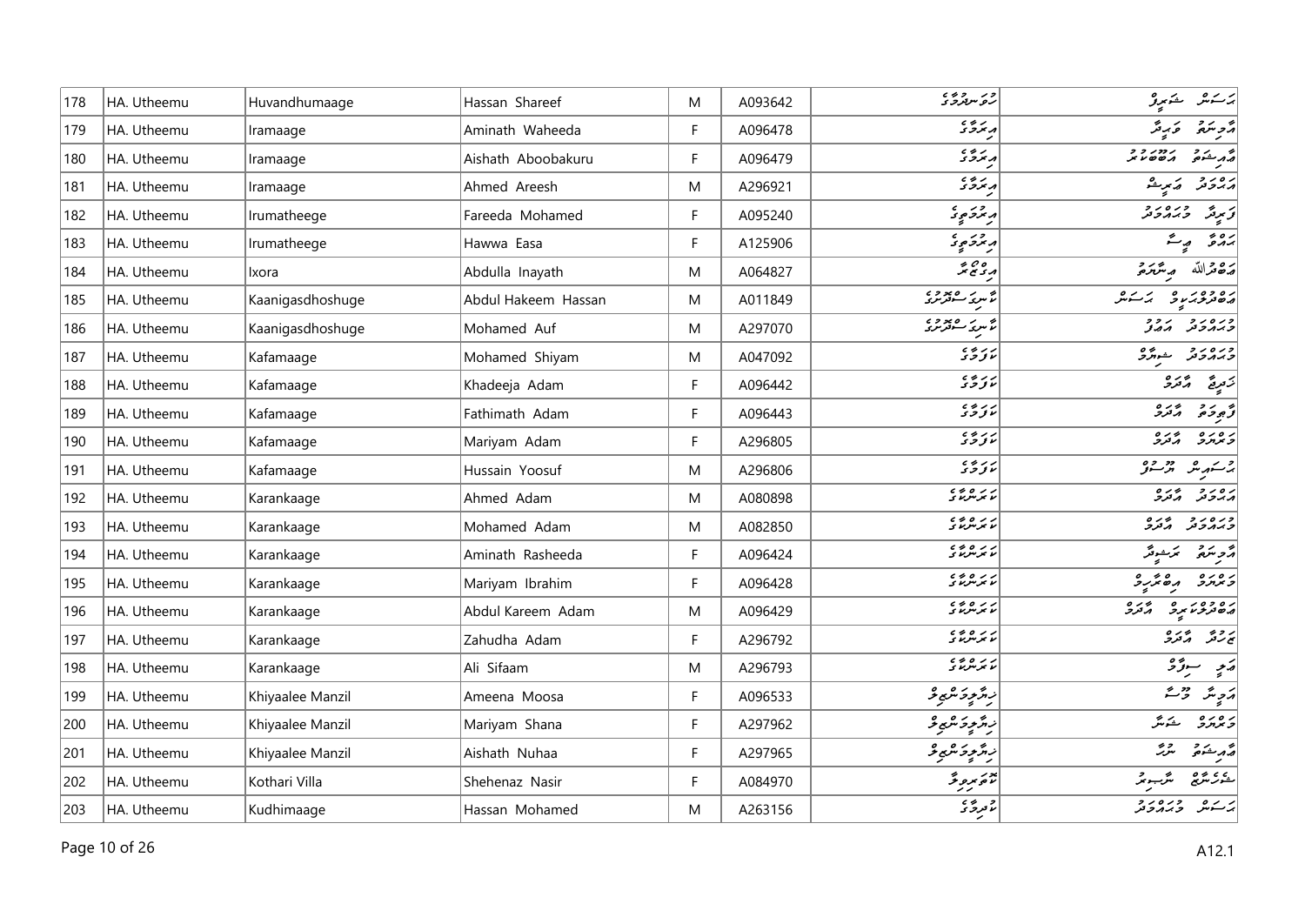| 204 | HA. Utheemu | Kudhimaage     | Muneera Mohamed      | F  | A299336 | د وره و<br>ما تورد د           | و ره ر د<br>تر پر تر تر<br>  د سرپر               |
|-----|-------------|----------------|----------------------|----|---------|--------------------------------|---------------------------------------------------|
| 205 | HA. Utheemu | Kudhimaage     | Aminath Liusha       | F. | A299337 | و د پرې<br>ما مرگ              | أزوبته ورقشة                                      |
| 206 | HA. Utheemu | Kudhimaage     | Ahmed Maseeh         | M  | A299339 | توریح ی                        |                                                   |
| 207 | HA. Utheemu | Kudhimaage     | Aishath Nahula       | F  | A299340 | ړورځ د                         | و گهر ڪو گا<br>سرديو                              |
| 208 | HA. Utheemu | Kudhiraiymaage | Jameela Mohamed      | F  | A102002 | د دره و ،<br>مونرگرو د         | تەر ئەرەر ئ                                       |
| 209 | HA. Utheemu | Kuriboashige   | Fathimath Saffah     | F  | A096416 | توره برد                       | ژ <sub>موخ</sub> ه شهری                           |
| 210 | HA. Utheemu | Kuriboashige   | Abdulla Zareer       | M  | A112772 | د مرگاري<br>ما مرگامري         | أَرَّةٌ فَعَرَاللَّهُ تَجْمِيتُهُ                 |
| 211 | HA. Utheemu | Kuriboashige   | Adam Zareer          | M  | A296763 |                                | أأزاده للمحي برجمه                                |
| 212 | HA. Utheemu | Kuriboashige   | Mohamed Zimaam       | M  | A296770 | تأمره مربح                     | و ر ه ر و<br>تر پر ژ تر<br>م پڅ تر                |
| 213 | HA. Utheemu | Laal pool      | Ali Moosa            | M  | A070670 | ه ودده<br>نونوبونو             | $23 - 24$                                         |
| 214 | HA. Utheemu | Laal pool      | Nashid Ali           | M  | A097069 | ه o oo<br>نوموبومو             | س <sup>م</sup> رشونر کرم<br>مر                    |
| 215 | HA. Utheemu | Laal pool      | Wafiyya Ibrahim      | F  | A097070 | ء ەددە<br>ئرىربونو             | وَوِمهُ<br>ە ھەتئەر 2<br>برەنئەر 2                |
| 216 | HA. Utheemu | Laal pool      | Nasih Ali            | M  | A097071 | ءِ ص <del>دو</del><br>مرڪبو مر | مترجور<br>ەتىر                                    |
| 217 | HA. Utheemu | Laal pool      | Nadiya Ali           | F  | A097072 | ر ه دد ه<br>نونوبونو           | شرمرش كدم                                         |
| 218 | HA. Utheemu | Lhosmaage      | Saleema Abdul Rahman | F  | A096445 | پر 2ء ۽<br>ترڪو <sub>ت</sub>   | ر ٥ ۶ ٥ ٠ ٥ ٠ ٥<br>پرې تر پر بر تر س<br>سەرچ      |
| 219 | HA. Utheemu | Lhosmaage      | Saeeda Abdul Rahman  | F  | A096446 | پر 2ء ۽<br>نر سگوري            | ر ه د ه ر ه د ه<br>په ه تر پر پر تر س<br>سە پەتتر |
| 220 | HA. Utheemu | Loona          | Aminath Baduriyya    | F. | A096548 | دد محر                         | הכתב פניקה                                        |
| 221 | HA. Utheemu | Loona          | Mohamed Nabeel       | M  | A282673 | ترشر                           | و ره ر د<br><i>و پر</i> پر تر<br>سرّە ئر          |
| 222 | HA. Utheemu | Lucky Corner   | Abdulla Rasheed      | M  | A024108 | <br>  ئەرەتىمىد                | ەھىراللە<br>بمرشدقر                               |
| 223 | HA. Utheemu | Lucky Corner   | Fathimath Abdulla    | F  | A039712 | الخەر تىكىد                    | ەھىراللە<br>ۇ بور ە                               |
| 224 | HA. Utheemu | Lucky Corner   | Abdulla Hameed       | M  | A079252 | ائەرەتىد                       | برە دالله برد د                                   |
| 225 | HA. Utheemu | Lucky Corner   | Mariyath Ibrahim     | F  | A095028 | الخيدة يئهد                    |                                                   |
| 226 | HA. Utheemu | Lucky Corner   | Latheefa Ibrahim     | F  | A095048 | ئەرەئىيە<br> -                 | برە ئۆرۈ<br>  تَرْجٍ ثَرَّ                        |
| 227 | HA. Utheemu | Lucky Corner   | Ibrahim Adam         | M  | A296751 | <sub>خەرى</sub> گە ئىرىد       | ە ھەترىرى<br>بر ھەترىرى<br>پر ہ<br>مرتزو          |
| 228 | HA. Utheemu | Luxury villa   | Hajara Abdulla       | F. | A096529 | ئۇچ ئەسرە بەشر                 | یور بر<br>مربی تئر<br>برە قراللە                  |
| 229 | HA. Utheemu | Luxury villa   | Fathimath Shahneeza  | F  | A096530 | ئۇ ئەسم ئەرگە                  | أقرار وحده المستقرح المحرج                        |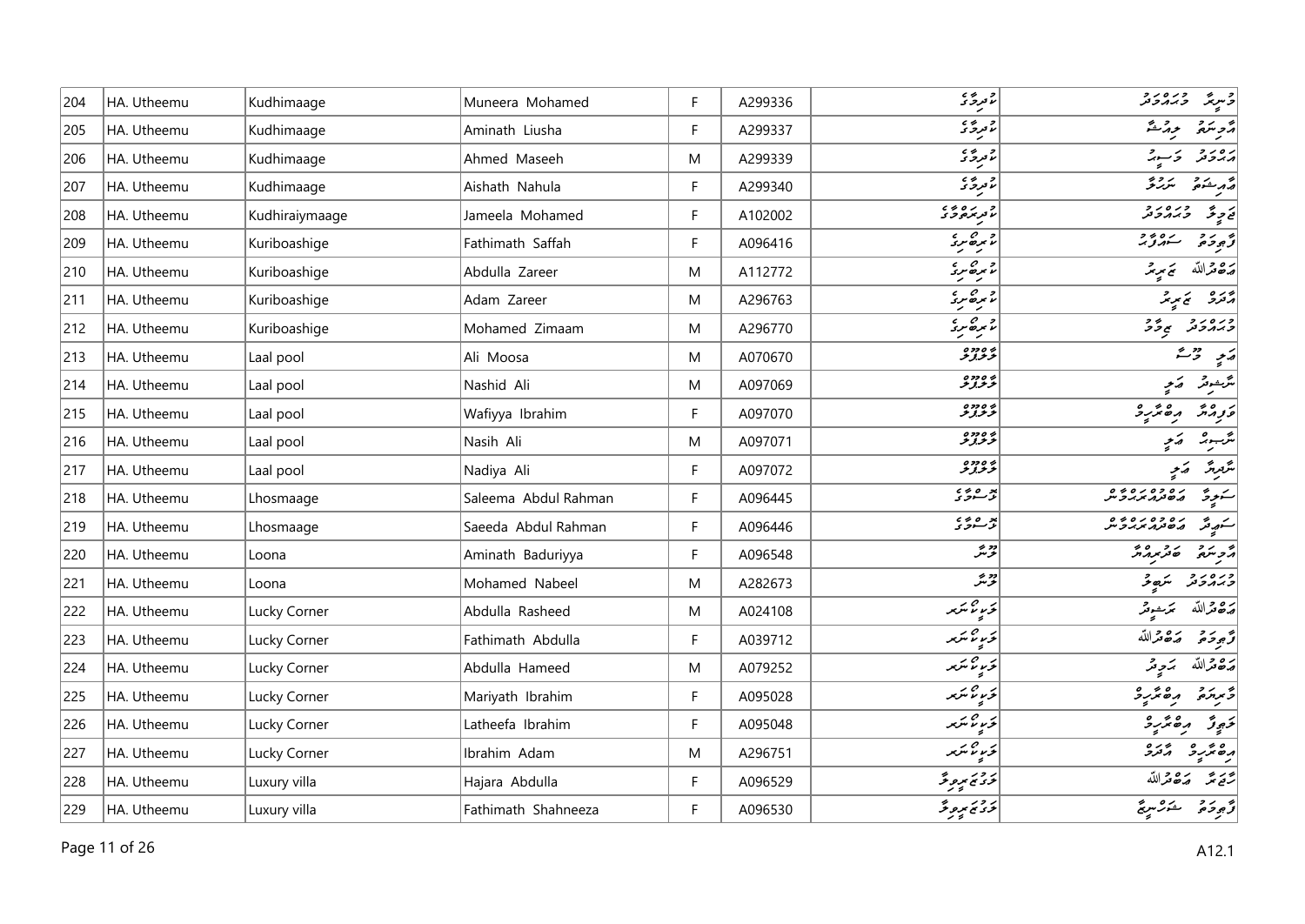| 230 | HA. Utheemu | Luxury villa | Mohamed Arif         | M  | A157260 | ئۇ ئەنجىم بىر بەرگ                                         | ەتىرو<br>و ر ه ر و<br><i>و پر ډ</i> ېر                                      |
|-----|-------------|--------------|----------------------|----|---------|------------------------------------------------------------|-----------------------------------------------------------------------------|
| 231 | HA. Utheemu | Luxury villa | Mariyam Rifneeza     | F. | A157727 | <br>د د نم مړه م                                           | ر ه بر ه<br>د بربر <i>د</i><br>ىرۇپرىچ                                      |
| 232 | HA. Utheemu | Luxury villa | Abdulla Sarif        | M  | A297854 | كخرة ئ <sub>ى</sub> مرەغ <sup>ى</sup> ر                    | سەمبرى<br>ەھىراللە                                                          |
| 233 | HA. Utheemu | Maahaa       | Dhiyana Shakir       | F. | A096547 | $\overset{\circ}{\mathcal{I}}\overset{\circ}{\mathcal{I}}$ | ەرە <i>ر بىر ئى</i> رىمىتى ئى                                               |
| 234 | HA. Utheemu | Maahiyaa     | Aishath Husna        | F  | A088805 | د مر<br>ر                                                  | مەر شەر بىر ئىسىر<br>مەر شەر                                                |
| 235 | HA. Utheemu | Maamahi      | Madeeha Ibrahim      | F  | A048789 | د په بر<br>ر                                               |                                                                             |
| 236 | HA. Utheemu | Maamahi      | Abdulla Maaid        | M  | A282670 | ۇ ئەس<br>مەس                                               | مَ صَعْرَاللّه وَمِعْرَ                                                     |
| 237 | HA. Utheemu | Maamahi      | Ahmed Shaaneez       | M  | A295499 | ۇدىر                                                       | أرور والشرح                                                                 |
| 238 | HA. Utheemu | Maavilu      | Fathimath Mohamed    | F  | A096451 | رَحْمَ عَر                                                 | و ده دره در                                                                 |
| 239 | HA. Utheemu | Maavilu      | Aishath Niusa        | F  | A295494 | رحمو قر                                                    | قەرشكى سىدىگ                                                                |
| 240 | HA. Utheemu | Maavilu      | Mohamed Nimaal       | M  | A295495 | ء<br>رشمبر شر                                              | ورەرو سۆگ                                                                   |
| 241 | HA. Utheemu | Maavilu      | Aminath Nashaya      | F  | A295498 | رَحْمِ مِحْه                                               | سَرَسْتُوبَرُّ<br>أزوبترة                                                   |
| 242 | HA. Utheemu | Maavilu      | Mariyam Maashaa      | F  | A295502 | رَحْمَ عَر                                                 | دەرە ئەڭ                                                                    |
| 243 | HA. Utheemu | Maavina      | Rabiya Abdul Rahman  | F  | A055329 | ۇ ئەيتىر<br>م                                              | ره وه ره د ه<br>پره تربر تر تر تر<br>بڑە پر                                 |
| 244 | HA. Utheemu | Maavina      | Aishath Zabeena      | F  | A131578 | ۇ <sub>جو بىگە</sub>                                       | أمريضهم بمصمر                                                               |
| 245 | HA. Utheemu | Maavina      | Aminath Shamha       | F. | A403558 | ۇ <sub>جو بىگە</sub>                                       | أأروبتهم المشروع                                                            |
| 246 | HA. Utheemu | Mala         | Abdulla Hameed       | M  | A163182 | ۇتى                                                        | رەقىراللە بەرىقە                                                            |
| 247 | HA. Utheemu | Manas        | Zahira Abdulla       | F. | A097075 | ىر ئىر <u>م</u>                                            | تجريحه وكاقدالله                                                            |
| 248 | HA. Utheemu | Manas        | Abdulla Naeem        | M  | A104455 | ئەيترىشە                                                   | رە دالله شھېۋ                                                               |
| 249 | HA. Utheemu | Manzil       | Mariyam Ahmed        | F  | A096480 | ئەنتىبى پى                                                 | بر 2 ر ح<br>م <i>ر</i> بر <del>5</del> تو<br>ر ه ر ه<br><del>د</del> بربرگر |
| 250 | HA. Utheemu | Mars         | Aishath Muneefa      | F  | A257704 | ۇ شە                                                       | أأرمض والمعر                                                                |
| 251 | HA. Utheemu | Meenaaz      | Mohamed Nizam        | M  | A103100 | جريثي                                                      | ورەرو سۆۋ                                                                   |
| 252 | HA. Utheemu | Mirusmaage   | Fathimath Saeeda     | F  | A096514 | ج بر صور و                                                 | تۇپوچۇ سەپەتىر                                                              |
| 253 | HA. Utheemu | Moonaa       | Nazima Abdul Latheef | F  | A096521 | دد مگر                                                     | أشمو والمعتمد والمحمور                                                      |
| 254 | HA. Utheemu | Moonaa       | Mohamed Mazeen       | M  | A325736 | دد مر                                                      | כנסנכ באבי                                                                  |
| 255 | HA. Utheemu | Moonlight    | Ahmed Adam           | M  | A054956 | وحمرتكرهم                                                  | ر ہ ر د پر ہ<br>پر بر تر پر بر                                              |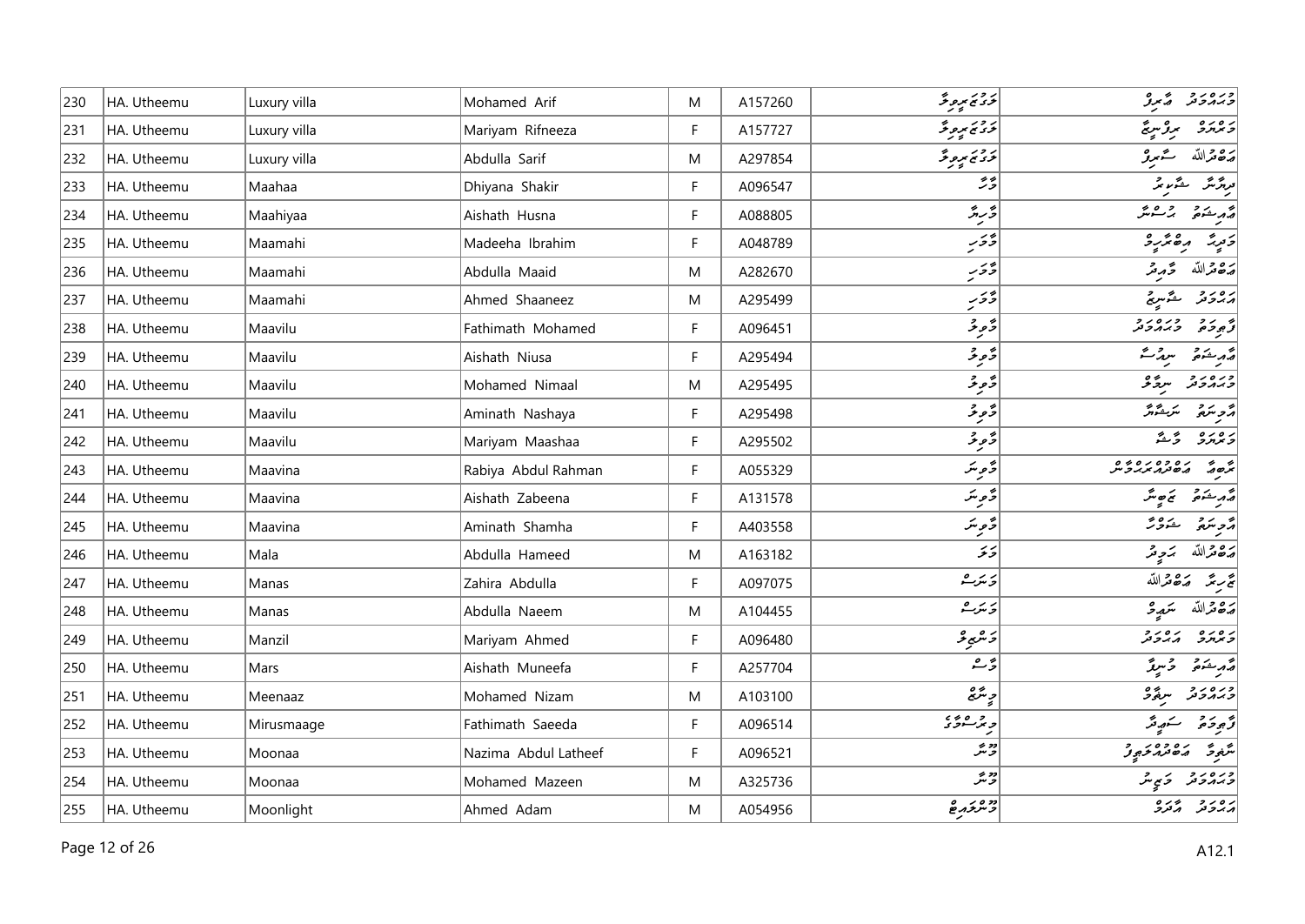| 256 | HA. Utheemu | Moonlight    | Aminath Mohamed            | F         | A096576 | التشريخ برقع              | أروشي وره دو                                           |
|-----|-------------|--------------|----------------------------|-----------|---------|---------------------------|--------------------------------------------------------|
| 257 | HA. Utheemu | Moonlight    | Mohamed Imthiyaaz Ahmed    | M         | A296916 | دو مرير ه                 | وره رو مرور دو ره رو                                   |
| 258 | HA. Utheemu | Moonlight    | Abdulla Hishaam            | ${\sf M}$ | A299502 | وجمع برء                  | رَحْمَدَاللَّهُ رَحْمَدَّ<br>وَحَوَدَةُ رَسَّ          |
| 259 | HA. Utheemu | Moonlight    | Fathimath Hana             | F         | A330205 | المتعجز فالمحمدة          |                                                        |
| 260 | HA. Utheemu | Mulaha       | Mohamed Shareef            | ${\sf M}$ | A082687 | ورو                       | ورەر دېم شەيرو                                         |
| 261 | HA. Utheemu | Mulaha       | Raziyya Abdul Wahid Hassan | F         | A096457 | ورو                       |                                                        |
| 262 | HA. Utheemu | Mulaha       | Aishath Maaisha            | F         | A296871 | ورو                       | أقهر شكار المحمومة                                     |
| 263 | HA. Utheemu | Musthareege  | Azma Abdul Samad           | F         | A153033 | د صمر مرد<br>م            | د و ده ده و در و<br>منح د من هرم سوونر                 |
| 264 | HA. Utheemu | Musthareege  | Abdul Samad Mohamed        | ${\sf M}$ | A299320 | و هم مړي<br>د             | נסכם נגב כנסגב<br>גם <i>בנג</i> הבב בגבבת              |
| 265 | HA. Utheemu | Musthareege  | Nasheeda Mohamed           | F         | A299321 | د ه.<br>د سگهڅونو         | يَرْجُونَّرُ - 25,050                                  |
| 266 | HA. Utheemu | Musthareege  | Ahmed Asim                 | M         | A299323 | ژ_ه هر سره<br>  ژ_شوه سره |                                                        |
| 267 | HA. Utheemu | Musthareege  | Azeema Abdul Samad         | F         | A299325 | د ه.<br>د سوه مړي         | ر ٥ ٥ ٥ ٥ ٠ ٠<br>۵ تو تر ۸ سور تر<br>ړې پ <sup>ی</sup> |
| 268 | HA. Utheemu | Nalahiyaage  | Aminath Ali                | F         | A096468 | يحر پرچ                   | ړې شيز په کړ                                           |
| 269 | HA. Utheemu | Nalahiyaage  | Ali Nasih                  | M         | A096470 | يرئز بروء                 | أوسمع المترجور                                         |
| 270 | HA. Utheemu | Nalahiyaage  | Mariyam Afiya              | F         | A096471 | يرۇرېژى                   | ر ه ر ه<br>د بربرو<br>ەتمۇرىتر                         |
| 271 | HA. Utheemu | <b>Nares</b> | Abdulla Muaz               | ${\sf M}$ | A078010 | پڑ پر ہ                   | و پر و<br>حرا <i>م</i> فر<br>ەھىراللە                  |
| 272 | HA. Utheemu | <b>Nares</b> | Naseema Ibrahim            | F         | A096458 | پري ھ<br>متر <i>پڻ</i>    | بتربيرة المقتربة                                       |
| 273 | HA. Utheemu | Nares        | Shahuda Abdul Wahid        | F         | A096459 | ىئرىزىشە                  | د دو ده ده ده د<br>شرکتر هاه در در د                   |
| 274 | HA. Utheemu | Nares        | Hussain Sunaz              | ${\sf M}$ | A296867 | ىئر پر م                  | چرىسى سىتىرچ                                           |
| 275 | HA. Utheemu | Neenaazu     | Faaiza Abdulla             | F         | A096571 | سریٹر پر                  | قَرْمِ مَنْ مَدَاللّه                                  |
| 276 | HA. Utheemu | Neenaazu     | Nafeesa Ibrahim            | F         | A096572 | سریٹرچ                    | بتريت مەھمىرد                                          |
| 277 | HA. Utheemu | Neenaazu     | Zidhna Abdulla             | F         | A096573 | سرینڈچ                    | ىم قريمً مَدْ هُدَاللّه                                |
| 278 | HA. Utheemu | Neenaazu     | Fazna Abdulla              | F         | A096574 | سریٹر پر                  | ترتج تثر الكافقرالله                                   |
| 279 | HA. Utheemu | Neenaazu     | Zeena Adam                 | F         | A140733 | سریٹر پر                  | پې شه د گرمرو                                          |
| 280 | HA. Utheemu | Neenaazu     | Mariyam Zuhaa              | F         | A285487 | سرینز چ                   |                                                        |
| 281 | HA. Utheemu | Neenaazu     | Mohamed Baseer             | ${\sf M}$ | A296875 | سریٹرچ                    | وره دو که دیگر                                         |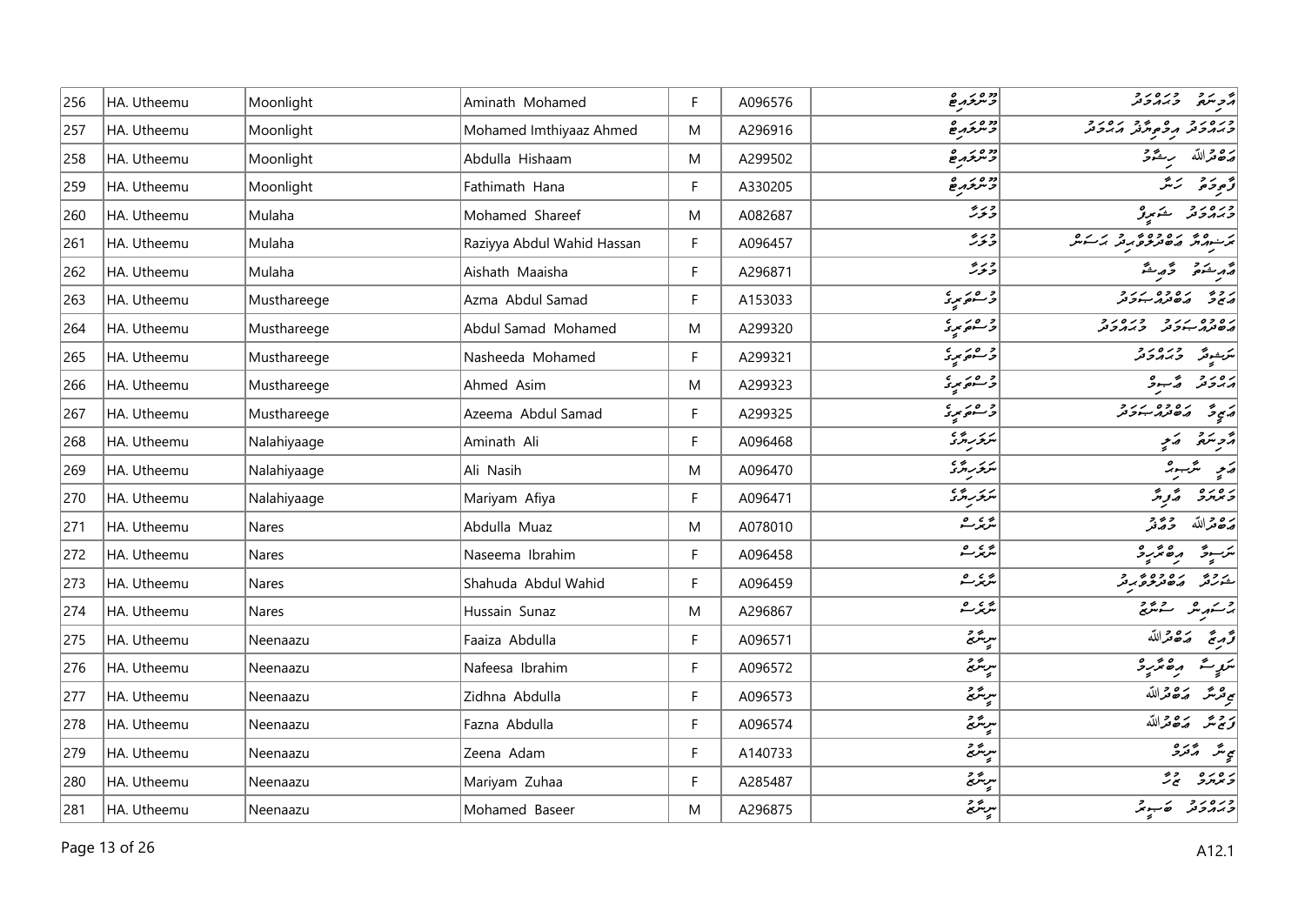| 282 | HA. Utheemu | Neenaazu        | Abdulla Idrees           | M           | A299378 | سرینز پر                                      | أرة قرالله مقرسية                                  |
|-----|-------------|-----------------|--------------------------|-------------|---------|-----------------------------------------------|----------------------------------------------------|
| 283 | HA. Utheemu | Niyadhurumaage  | Ahmed Moosa              | M           | A096505 | سر د و و و و<br>سرتر پرو د                    | رەر دىگ                                            |
| 284 | HA. Utheemu | Niyadhurumaaqe  | Hussain Nasheed          | M           | A295843 | سرد و و د ه<br>سرتر ترو د                     | چرىكىرىش ئىكرىدىگى                                 |
| 285 | HA. Utheemu | Niyadhurumaage  | Ali Waheed               | M           | A295845 | سر د و و و د<br>سرتر ترو د                    | أرشح أترسمه                                        |
| 286 | HA. Utheemu | Niyadhurumaage  | Ibrahim Rasheed          | M           | A295846 | سر د و و پر ،<br>سرتر تر تر ی                 | دە ئەرە<br>ئەرىشەدىر<br>ئ                          |
| 287 | HA. Utheemu | Nooraanee Hiyaa | Mohamed Athif            | M           | A078152 | تر پژمېر برگر<br>سرچينې                       | وره د د و و                                        |
| 288 | HA. Utheemu | Nooraanee Hiyaa | Fathimath Nihama         | F           | A096549 | دور<br>مربر سربر مر                           | قەم ئەرگە                                          |
| 289 | HA. Utheemu | Nooraanee Hiyaa | Sobira Adam              | F.          | A096550 | دوره<br>مربر سربرگر                           | بەھەر ئەرە                                         |
| 290 | HA. Utheemu | Nooraanee Hiyaa | Abdul Wahid Abdul Rahman | M           | A291260 | دوره<br>مترنگرسرسره                           | ره وه په د ده وه د ه وه ده د و                     |
| 291 | HA. Utheemu | Nooraanee Hiyaa | Ali Athif                | M           | A296785 | در پر<br>سر پر سر به بر                       | أرشم أوالمجمو                                      |
| 292 | HA. Utheemu | Nooraanee Villa | Nasira Nasir             | F           | A064485 | متر پڑ <sub>سر پر ب</sub> ڑ<br>مس <u>سس</u> ر | للرسونة الكرسونة                                   |
| 293 | HA. Utheemu | Nooraanee Villa | Ahmed Nasir              | M           | A079641 | لترتز يبرء قحه                                | رەرد شەر                                           |
| 294 | HA. Utheemu | Nooraaneege     | Nasira Abdul Kareem      | $\mathsf F$ | A091857 | دور میری<br>متر پژمېری                        | ترجو مەمدىرىم                                      |
| 295 | HA. Utheemu | Nooraaneege     | Mariyam Shaheeda         | F           | A092251 | ترپژسر،                                       | و وره شریگر                                        |
| 296 | HA. Utheemu | Nooraaneege     | Mohamed Yaain Rasheed    | M           | A257687 | دو پر<br>سربر سرپر                            | ورەرو پەرشى كەشون                                  |
| 297 | HA. Utheemu | Nooranmaage     | Siyama Moosa             | $\mathsf F$ | A096539 | دد ر ه و ،<br>سرپرسرچ ی                       | وحرثة<br>سىزىر                                     |
| 298 | HA. Utheemu | Nooranmaage     | Hawwa Zahira             | F           | A096541 | دد بر ۵ پر پر<br>سرچر سرچر <sub>ک</sub>       | برەپچ<br>ىتى سەتتىر                                |
| 299 | HA. Utheemu | Nooreege        | Hawwa Hassan             | F           | A096465 | دو<br>مترسمي <sup>5</sup>                     | برەپ برسەش                                         |
| 300 | HA. Utheemu | Nooreege        | Zuhura Abdul Rahman      | F           | A156618 | دو<br>مترسمي <sup>ى</sup>                     | ره وه ره د ه<br>پره تربر تر تر<br>د د بر<br>محامتر |
| 301 | HA. Utheemu | Orchid House    | Ahmed Ibrahim            | M           | A273585 | ەر بەر ئەر ئە                                 | ىر ھەترىر <i>ۋ</i><br>پر ژبخ تر                    |
| 302 | HA. Utheemu | Pamshade        | Fathimath Waheeda        | F           | A096554 | و و يړه<br>برخې                               | وٌمِ وَمَعْ وَرِ مَدْ                              |
| 303 | HA. Utheemu | Pamshade        | Mohamed Rasheed          | M           | A140786 | ې ده <sup>ي</sup>                             | ورەرو كەشەتر                                       |
| 304 | HA. Utheemu | Pamshade        | Aishath Rashfa           | F           | A150388 | اپره پړه<br>برخ                               | أقهر شدة أبراء وتحريج                              |
| 305 | HA. Utheemu | Pamshade        | Mariyam Saufa            | F           | A298992 | اپره پړه<br>برخ                               | ره ره دود<br>وبودو سودنی                           |
| 306 | HA. Utheemu | Pensona         | Aishath Zameera          | F           | A096575 | ئۇيترىش <i>ى</i> تر                           | ۇرمۇق سۈچكى                                        |
| 307 | HA. Utheemu | Pensona         | Hussain Samaah           | M           | A257753 | ا <sub>ن</sub> ۇيرىشقى <del>ر</del>           | جر سکھریں کے متحد جما                              |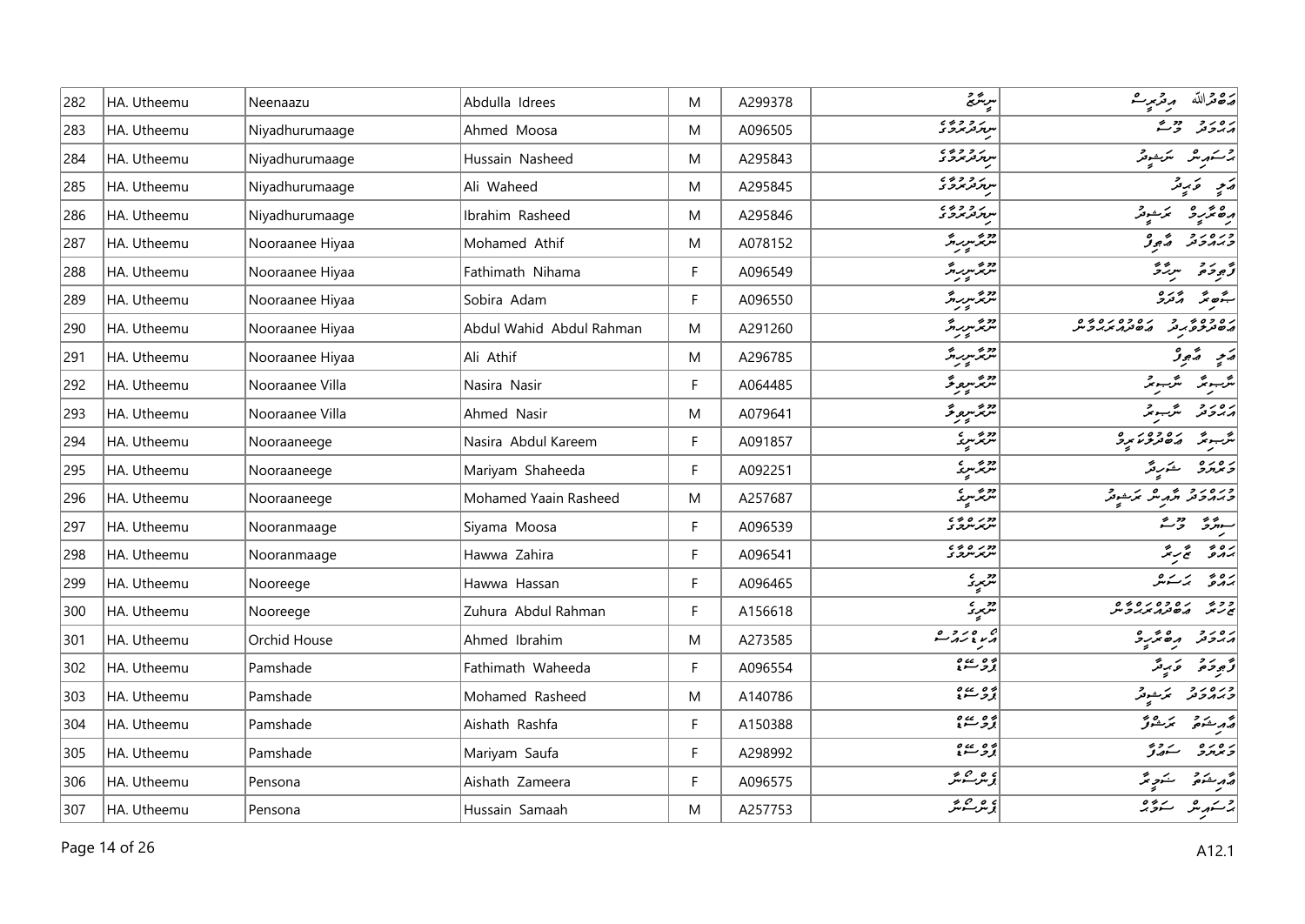| 308 | HA. Utheemu | Pensona          | Mohamed Azmeel     | M           | A299419 | <mark>ۇيرىش</mark> ىئر                 |                                              |
|-----|-------------|------------------|--------------------|-------------|---------|----------------------------------------|----------------------------------------------|
| 309 | HA. Utheemu | Pensona          | Fathimath Azumeera | $\mathsf F$ | A299421 | ې پر مړين <sub>گ</sub> ر               | توجوخوا المفاج مالا                          |
| 310 | HA. Utheemu | Rabee-ee Gulshan | Fauziyya Hassan    | F           | A096567 |                                        | زریږو پرسکر                                  |
| 311 | HA. Utheemu | Rabee-ee Gulshan | Fathimath Muzna    | F           | A096569 | اپر صور دی شریع<br>په سوم څر شومتر     | و پر د<br>و د بر<br>رې سر                    |
| 312 | HA. Utheemu | Rabee-ee Gulshan | Ali Hussain        | M           | A299328 | ىرەم دىگەشكە<br>ئ                      | ەكىيە سىزىسىسىسىسى<br>مەسىبە                 |
| 313 | HA. Utheemu | Rabee-ee Gulshan | Hawwa Shahiyya     | F           | A299334 | ىر ھەرى ئوشكەنگر<br>سىر ئەسىر ئىشكەنگر | $50 - 20 - 20 - 20$                          |
| 314 | HA. Utheemu | Rahmaanee Hiyaa  | Ahmed Hassan       | M           | A054877 | ىر 2 جەرىر بىر<br>مەركە                | رەرو پرىكە                                   |
| 315 | HA. Utheemu | Rahmaanee Hiyaa  | Mohamed Faizan     | M           | A095049 | ىر 2 گەرىر بىر<br>مەنبەر كەر           | ورەرو تەرىخ                                  |
| 316 | HA. Utheemu | Rahmaanee Hiyaa  | Mariyam Rahmaa     | $\mathsf F$ | A095050 | ىر قەترىپەر<br>مەنبەر ئەس              |                                              |
| 317 | HA. Utheemu | Rahmaanee Hiyaa  | Fareeda Mohamed    | F           | A095055 | ىر 2 ئەرىر بىر<br>مەنبەر ئەس           | ور ه ر و<br><i>د ب</i> رگرفر<br>  توسیر تنگر |
| 318 | HA. Utheemu | Rahmaanee Hiyaa  | Ali Sharif         | M           | A299012 | ىر 2 گەسىر بەرگە<br>ئەرگە ئەس          | ړې ځېږ <sup>9</sup>                          |
| 319 | HA. Utheemu | Rahmaanee Hiyaa  | Aishath Nasma      | $\mathsf F$ | A299013 | ىر 2 گەسىر بىر<br>ئىرىر كەس            | و مر شو د<br>م<br>ىئەرمەمچ                   |
| 320 | HA. Utheemu | Ranfaru          | Abdulla Riza       | M           | A054831 | ىر ھ <sub>ە</sub> ر جە                 | ة صرالله<br>ىرىدىگە                          |
| 321 | HA. Utheemu | Ranfaru          | Fathmath Nazla     | $\mathsf F$ | A296640 | ىر مەرىر<br>مىرىنىزىمە                 | سرچ چ<br>ء مر د<br>ترموخ می                  |
| 322 | HA. Utheemu | Ranfaru          | Aminath Haula      | $\mathsf F$ | A296642 | ىر ھ <sub>ە</sub> ر جە                 | أأدوبترة المروفر                             |
| 323 | HA. Utheemu | Reynige          | Mohamed Nizar      | M           | A096506 | ر<br>مرسری                             | ور ه ر و<br>تر پر تر تر<br>سرچ تر            |
| 324 | HA. Utheemu | Reynige          | Fathimath Zahira   | F           | A096508 | عئ <i>مبر</i><br> تعرسری               | ىتى سەتتىر<br>ۇ بور د                        |
| 325 | HA. Utheemu | Reynige          | Aminath Ameema     | F           | A096509 | ر<br>تنزمبرند                          | أأرمره<br>بروځ                               |
| 326 | HA. Utheemu | Reynige          | Hassan Saadin      | M           | A257735 | ى<br>ئىرسرى                            | سەھرىس<br>برسەيىتە                           |
| 327 | HA. Utheemu | Reynige          | Mariyam Liusa      | F           | A297034 | ىيە<br>ئىرسرى                          | ر ه ر ه<br><del>ر</del> بربرگ<br>ىرزىشە      |
| 328 | HA. Utheemu | Reysham          | Saleema Hassan     | $\mathsf F$ | A096469 | ەر بەر <i>ە</i>                        | پرسەيىر<br>سەرچ                              |
| 329 | HA. Utheemu | Reysham          | Mohamed Aboobakuru | M           | A257195 | يرشدو                                  | و ر ه ر د<br>تر پر ژ تر<br>77/77/            |
| 330 | HA. Utheemu | Reysham          | Ahmed Iman         | M           | A296919 | بۇيئەد                                 | גפיי הגביל                                   |
| 331 | HA. Utheemu | Rihiali          | Fathimath Haneefa  | $\mathsf F$ | A097083 | برر پر<br>ر                            | ۇيودۇ ئەيدۇ                                  |
| 332 | HA. Utheemu | Rihiali          | Mariyam Shifaana   | F           | A257770 | برردیو                                 | وبروه<br>ے وگر مگر<br>ے                      |
| 333 | HA. Utheemu | Rihiali          | Aminath Ishaana    | $\mathsf F$ | A257772 | ىرىر ەكىر<br>ئەر                       | مەمەمىق مەشقىتر                              |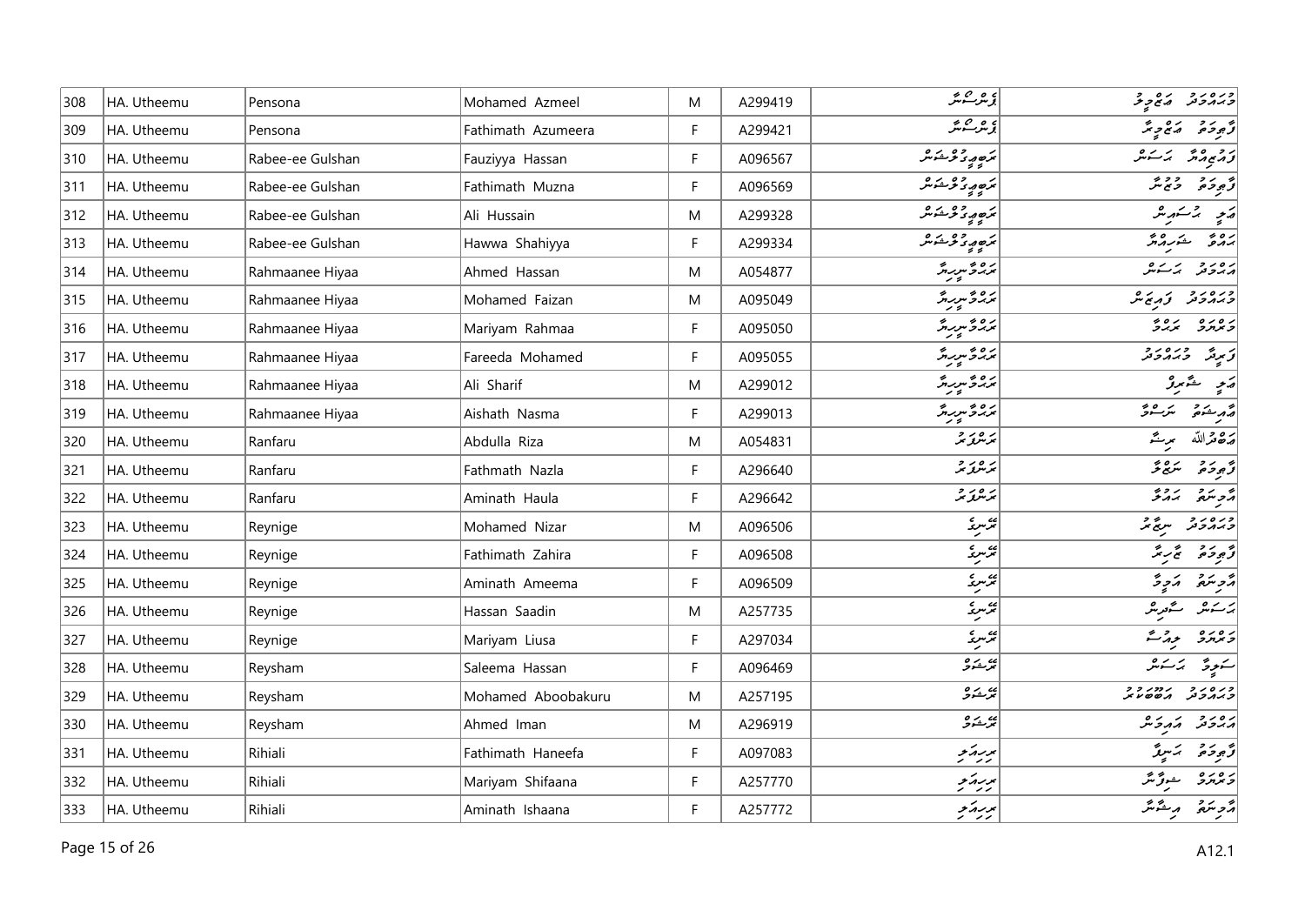|     |             |                  |                               |           |         |                                       | ورەرو مشمر                                 |
|-----|-------------|------------------|-------------------------------|-----------|---------|---------------------------------------|--------------------------------------------|
| 334 | HA. Utheemu | Rihiali          | Mohamed Ishan                 | M         | A296716 | امریره <del>ک</del> و                 |                                            |
| 335 | HA. Utheemu | Riveli           | Hussain Tholaal               | M         | A064155 | ىرەً م                                | 2 سەر شەھ بولۇغ                            |
| 336 | HA. Utheemu | Riveli           | Fathimath Sifna               | F         | A096558 | برءٌ مر                               | أزَّهِ دَءَ مَسَرٌ مَدَّ                   |
| 337 | HA. Utheemu | Riyaz            | Zulfa Ibrahim                 | F         | A096570 | بر پڑ د<br>مر                         | برە ئۆرۈ<br>ە 29°<br>ئى خرى                |
| 338 | HA. Utheemu | Rose Meen        | Ramiza Adam                   | F         | A055350 | 0 ەر ھەر<br>ئىرىج جەنبىر              | برويخ أردو                                 |
| 339 | HA. Utheemu | Rose Meen        | Aminath Mahira                | F         | A096555 | بر چ چ <sub>ه م</sub> ر               | أأدبتكم أذرائه                             |
| 340 | HA. Utheemu | Rose Meen        | Aishath Mahira                | F         | A096556 | ئىر ئەچە بىر                          | ە ئەستىم ئىرىگە                            |
| 341 | HA. Utheemu | Rose Meen        | Ahmed Mahir                   | ${\sf M}$ | A153019 | ە ھې ھە<br>ئىرىج جەنئىر               | رەر ئەرج                                   |
| 342 | HA. Utheemu | Scenery          | Abdul Sattar Adam             | ${\sf M}$ | A054851 | سەمىر<br>ئ                            | נסכם נספכ בנס<br>גם <i>נגר – הפ</i> צ הנגב |
| 343 | HA. Utheemu | Scenery          | Saudiyya Mohamed              | F         | A096422 | سەمىر<br>ئ                            | בינה כנסיב                                 |
| 344 | HA. Utheemu | Sea View         | Hassan Fayaz                  | M         | A047374 | سوەر                                  | برسەش ئەبۇرى                               |
| 345 | HA. Utheemu | Sea View         | Sazna Abdul Latheef           | F         | A096522 | اسوه<br>شعوه                          | ر د د ده ده ده د ورځ                       |
| 346 | HA. Utheemu | Sifaaee Manzil   | Mariyam Zameera Abdul Latheef | F         | A037152 | – <sub>وژېږ</sub> د ش <sub>عر</sub> و | ر ٥ ره د عرد بر ٥ د ٥ د ٠                  |
| 347 | HA. Utheemu | Sifaaee Manzil   | Shafia Adam                   | F         | A038632 | سىز ئەر ئەنگى <sub>م</sub> ۇ          | شَورة مرترد                                |
| 348 | HA. Utheemu | Sunny Beam       | Fathimath Azleefa             | F         | A297972 | ر<br>سەسرە تە                         | وتموذة المتحافرة                           |
| 349 | HA. Utheemu | Thandiraiymaage  | Nafeesa Mohamed               | F         | A096452 | <br>  پښتو بره د د                    | تروث ورەرو                                 |
| 350 | HA. Utheemu | Thandiraiymaage  | Ahmed Mohamed                 | M         | A156619 | ئۆسرە ئىرە ئەي                        | ג סגב בג סגב<br>הגבע בגהבע                 |
| 351 | HA. Utheemu | Thandiraiymaage  | Ali Mohamed                   | M         | A296839 | <br>  ئۆسرو ئىز ئۆر ئ                 | أثمو وره رد                                |
| 352 | HA. Utheemu | Thilafalhu       | Mohamed Shahin                | M         | A097082 | وتزوز                                 | ورەرو ئەرش                                 |
| 353 | HA. Utheemu | Thilafalhu       | Aminath Faruha                | F         | A257766 | موځونو ژ                              | ومحر يتمرد والمروم                         |
| 354 | HA. Utheemu | Thilafalhu       | Abdulla Fahudhu Ismail        | M         | A282671 | موځونو څ                              | رە داللە ئەردىر مەشۇر يۇ                   |
| 355 | HA. Utheemu | Thilafalhu       | Ismail Abdulla                | M         | A296710 | وتزوز                                 | م حوّمة مقابلة                             |
| 356 | HA. Utheemu | Thuniya          | Fathimath Haifa               | F         | A395329 | قحرسر                                 | وَجوحَم رَوِرْ                             |
| 357 | HA. Utheemu | <b>Time Less</b> | Waseema Ali                   | F         | A043879 | غەر دىمى ي                            | كالحاسبوق الأمير                           |
| 358 | HA. Utheemu | Twilight         | Mohamed Adam                  | M         | A036526 | ع ءَ مر ځرم ع                         | כנסני בנס<br>כמהכת הבנ                     |
| 359 | HA. Utheemu | Twilight         | Zaheera Abdul Latheef         | F         | A096524 | ع ءَ ہر ځرم ع                         | ي پر مصر محمد م                            |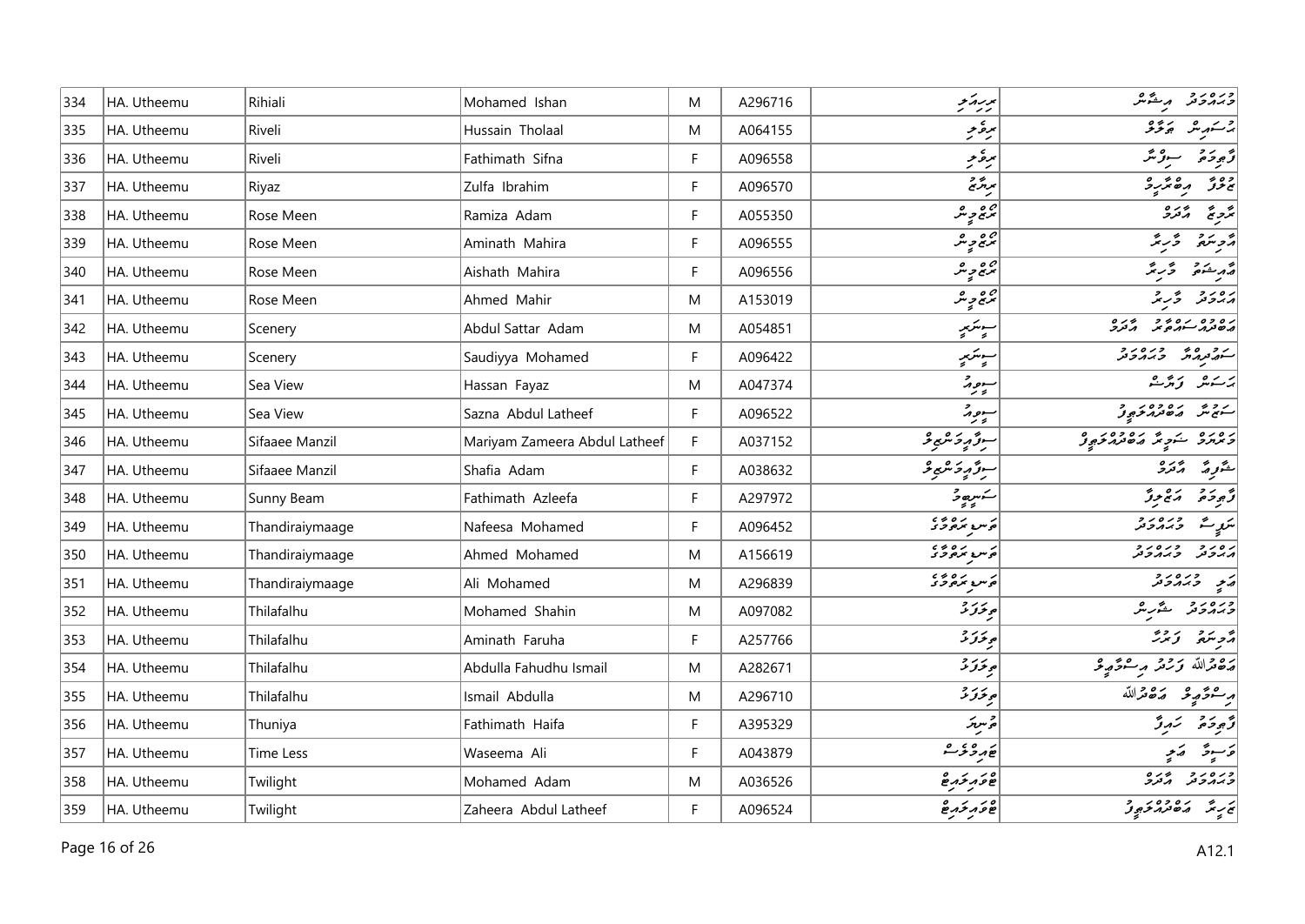| 360 | HA. Utheemu | Twilight       | Aishath Sazleen       | F  | A358804 | ع ءَ <sub>مر</sub> غرم ع       | و<br>ورمسكونج الشيخ مريش                              |
|-----|-------------|----------------|-----------------------|----|---------|--------------------------------|-------------------------------------------------------|
| 361 | HA. Utheemu | <b>Udhares</b> | Ahmed Najeeb          | M  | A052615 | ج پر پ <sub>ے</sub><br>مرمر سر | رەر ئىرىمى ئى                                         |
| 362 | HA. Utheemu | <b>Udhares</b> | Mareena Yoosuf        | F. | A052617 | ەربىر ھ                        | كەنبەيىتر بردىسىۋ                                     |
| 363 | HA. Utheemu | <b>Udhares</b> | Mohamed Nabeeh        | M  | A296804 | د ر ۽ ه<br>مرمر سگ             | وره رو ره و                                           |
| 364 | HA. Utheemu | Udu Villa      | Shahida Sameer        | F  | A046350 | ریم عرمحه                      | شۇرىگە سۇچىگە                                         |
| 365 | HA. Utheemu | Udu Villa      | Aishath Ziyadha       | F  | A141475 | لروموقر                        | و د شو د سر د کردگر<br>مرگ                            |
| 366 | HA. Utheemu | Udu Villa      | Ahmed Sajid           | M  | A143919 | رجم عرقته                      | د ه د د عسمت می تو                                    |
| 367 | HA. Utheemu | Uthuruge       | Fathimath Sameera     | F  | A096484 | د د د د<br>پره پرې             | و وده خوړ                                             |
| 368 | HA. Utheemu | Uthuruge       | Ali Aslam             | M  | A096485 | د د د پ<br>پره مرد             | ړې پر ۱۹۶۹                                            |
| 369 | HA. Utheemu | Uthuruge       | Mohamed Aslam         | M  | A096487 | د د د د<br>پره پرې             | ورەرو رەرە<br>ورەرونس مەسىور                          |
| 370 | HA. Utheemu | Uthuruge       | Hawwa Usman           | F  | A096488 | د د د پ<br>پره مرد             | رەپ دەپرە                                             |
| 371 | HA. Utheemu | Uthuruge       | Aminath Saleema       | F  | A096489 | د د د پ<br>پره مرد             | ۇ جە ئىدە<br>مە<br>سنهود                              |
| 372 | HA. Utheemu | Uthuruge       | Adam Saleem           | M  | A296937 | د د د ،<br>پره مرد             | وره سکود                                              |
| 373 | HA. Utheemu | Uthuruge       | Ibrahim Afeef         | M  | A296947 | د د د د<br>پره پرې             | ەھترىر م <i>ۇ</i> رۇ                                  |
| 374 | HA. Utheemu | Uthuruge       | Aishath Maasa         | F  | A296949 | د د د پ<br>پره مرد             | أشر شئتموا المحاسة                                    |
| 375 | HA. Utheemu | Vaijeheyge     | Abdul Latheef Ibrahim | M  | A094951 | ر<br>  تحریح رئ                | ן פרסק<br>הממת בתק<br>دە ئەرى                         |
| 376 | HA. Utheemu | Vaijeheyge     | Mohamed Shareef       | M  | A096420 | ر<br>  تو مربع رئ              | ورەرو شەيرو                                           |
| 377 | HA. Utheemu | Vaijeheyge     | Asima Mohamed         | F. | A219413 | ر<br>تو در ج ر د               | و رە ر د<br>تر پر پر تر تر<br>رژب ژ                   |
| 378 | HA. Utheemu | Vinares        | Mohamed Mujthaz       | M  | A097080 | وبئر پڑے                       | כנסנכ ככבב<br><i>כג</i> ונכנג כבבי                    |
| 379 | HA. Utheemu | Vinares        | Mansoor Yoosuf        | M  | A097081 | وبتر پڑے                       |                                                       |
| 380 | HA. Utheemu | Vinares        | Ruqiyya Ahmed         | F  | A295841 | وبئر پڑے                       | ב כב הכנב                                             |
| 381 | HA. Utheemu | Vinares        | Abdul Rasheed Mansoor | M  | A296703 | ە ئىرىزىشە                     | ره وه بر شوتر می در و د<br>هامه بر بر شوتر می تر شویر |
| 382 | HA. Utheemu | Yaagoothuge    | Abdulla Naseer        | M  | A035398 | ږ د د د د<br>پر ړه د پ         | رە داللە ئىرجىمە                                      |
| 383 | HA. Utheemu | Yaagoothuge    | Hussain Naseer        | M  | A059722 | ږ د د د د<br>پر ړه د د         | رحم المرسر الكرسور                                    |
| 384 | HA. Utheemu | Yaagoothuge    | Aishath Nisha         | F. | A096472 | ږ د د د د<br>پر ړه د پ         | و گهر شوه <sub>و</sub><br>سويند<br>ب                  |
| 385 | HA. Utheemu | Yaagoothuge    | Mohamed Ali           | M  | A096474 | پر دو د ع<br>پر ژه ي           | دره رو په کړې                                         |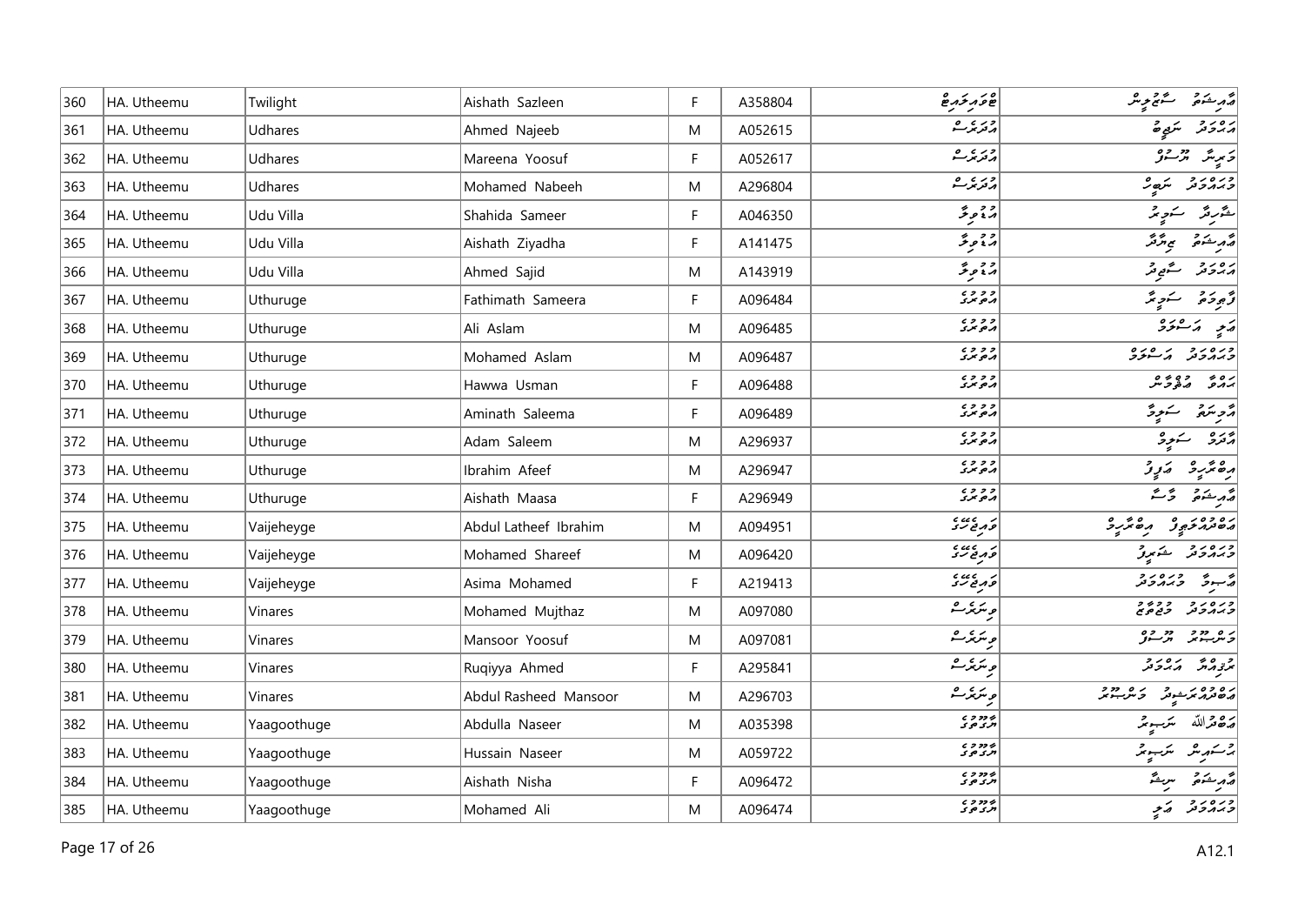| 386         | HA. Utheemu      | Yaagoothuge                | Ali Naseer                | ${\sf M}$ | A146496 | ږ د د د ع<br>پر د ه و د                    | ەكىيە سىسىدىمە<br>مەسىبە                    |
|-------------|------------------|----------------------------|---------------------------|-----------|---------|--------------------------------------------|---------------------------------------------|
| 387         | HA. Utheemu      | Zunoariyaa                 | Fathmath Sunaiza          | F         | A097076 | ج منگر ہو گر                               | و مرد<br>توجو حر<br>شەھىرىنى                |
| 388         | HA. Utheemu      | Zunoariyaa                 | Zareena Abdulla           | F         | A097077 | چە تىرىبەر<br>سى                           | ىم مويتر كەن ھەتراللە                       |
| 389         | HA. Utheemu      | Zunoariyaa                 | Ibrahim Sunaan            | M         | A296695 | چە ئىگرىبىر ئىگە<br>ئى                     | ە ھېڭرىرى<br>ئى<br>سەمئرىتر                 |
| 390         | HA. Utheemu      | Zunoariyaa                 | Ali Sunaan                | M         | A296698 | چ می <sub>کر</sub><br>پر                   | رَ <sub>م</sub> ِ سَنَتَرَسَ                |
| 391         | HA. Utheemu      | Zunoariyaa                 | Aminath Suveyzaa          | F         | A296699 | ە ھېمەرىگە<br>ئى مىگرىمىز                  | و دي دي.<br>تر په سوي                       |
|             | HDh. Hanimaadhoo |                            |                           |           |         |                                            |                                             |
| 392         | HDh. Hanimaadhoo | Aashaamu                   | Ibrahim Rushdee           | ${\sf M}$ | A115672 | پر دید د<br>مرشتر <del>ز</del>             | ەرھەرگەر قىمىشىتىر<br>مەمگەر قىمىشىتىر      |
| 393         | HDh. Hanimaadhoo | View                       | Zuna Mohamed              | F         | A358743 | حرجر                                       |                                             |
|             | HDh. Makunudhoo  |                            |                           |           |         |                                            |                                             |
| 394         | HDh. Makunudhoo  | Raiyvilla ge               | Shuzna Abdul Wahhab       | F         | A234291 | ىرە ھەتتى<br>ئىزغۇغ ئىرى                   | وه د ده ده ده دو<br>شهر پره ترومره          |
| L. Fonadhoo |                  |                            |                           |           |         |                                            |                                             |
| 395         | L. Fonadhoo      | Hithaffinivaage            | Abdul Hameed Abdul Raheem | M         | A111167 | رە ئەر<br>بەر ئىرىس ئىر                    | נס כסני כניס כסנים<br>הסתיכת כתנים הסתה בתב |
| L. Isdhoo   |                  |                            |                           |           |         |                                            |                                             |
| 396         | L. Isdhoo        | Dhonfalhoahge              | Aminath Hussain           | F         | A133285 | ید ہ رہ ہ ،<br>ترس پی براہ ت               | ړې شيځ د جنگه شر                            |
| L. Maavah   |                  |                            |                           |           |         |                                            |                                             |
| 397         | L. Maavah        | Dhooriyaage                | Aminath Hassan            | F         | A140341 | دد<br>تربربری                              | مەمەسى ئەسكىش                               |
| Male'       |                  |                            |                           |           |         |                                            |                                             |
| 398         | Male'            | Dhaftharu. No RS 10018     | Aishath Waheeda           | F         | A115781 | $10018$ مَرْتَزَوْمَ مِنْ سَرْسَعْ مَرْسِع | وكرمشتر وكرفر                               |
| 399         | Male'            | Dhaftharu. No RS 6814      | Mohamed Sameer            | M         | A057702 | رەرىز. ئىر ھەتە بىر سىدە 6814              | ورەرو كەرو                                  |
| 400         | Male'            | G. Droop                   | Zubaida Hassan            | F         | A218123 | ە دەھ<br>ي غىمدىق                          | جەمەتر بركىش                                |
| 401         | Male'            | G. Muraka Manzil           | Mohamed Rashad            | M         | A124047 | ى ئەتمەر ئەھمىي بى                         | ورەر دىر بەر<br><i>دىد</i> رونر بەشگ        |
| 402         | Male'            | G. Muraka Manzil           | Fatheena                  | F         | A257718 | ى ئەسىر ئەركىمى ئى                         | ۇ ج <sub>و</sub> مىگە                       |
| 403         | Male'            | Hulhu Male'. Flat 144-2-01 | Hussain Waheed            | M         | A035353 | $144 - 2 - 01$ $253 - 552$                 | بركستهر مكراته                              |
| 404         | Male'            | M. White Birdy             | Mumthaz Jaufar Naseer     | M         | A022004 | و· وَرِءٍ صَّعرٍ                           | כסמם גבצב ת-                                |
| 405         | Male'            | V. Erruh Huraa             | Ahmed Shafeeg             | M         | A146481 | 220206.                                    | پره پر په شکو پایی                          |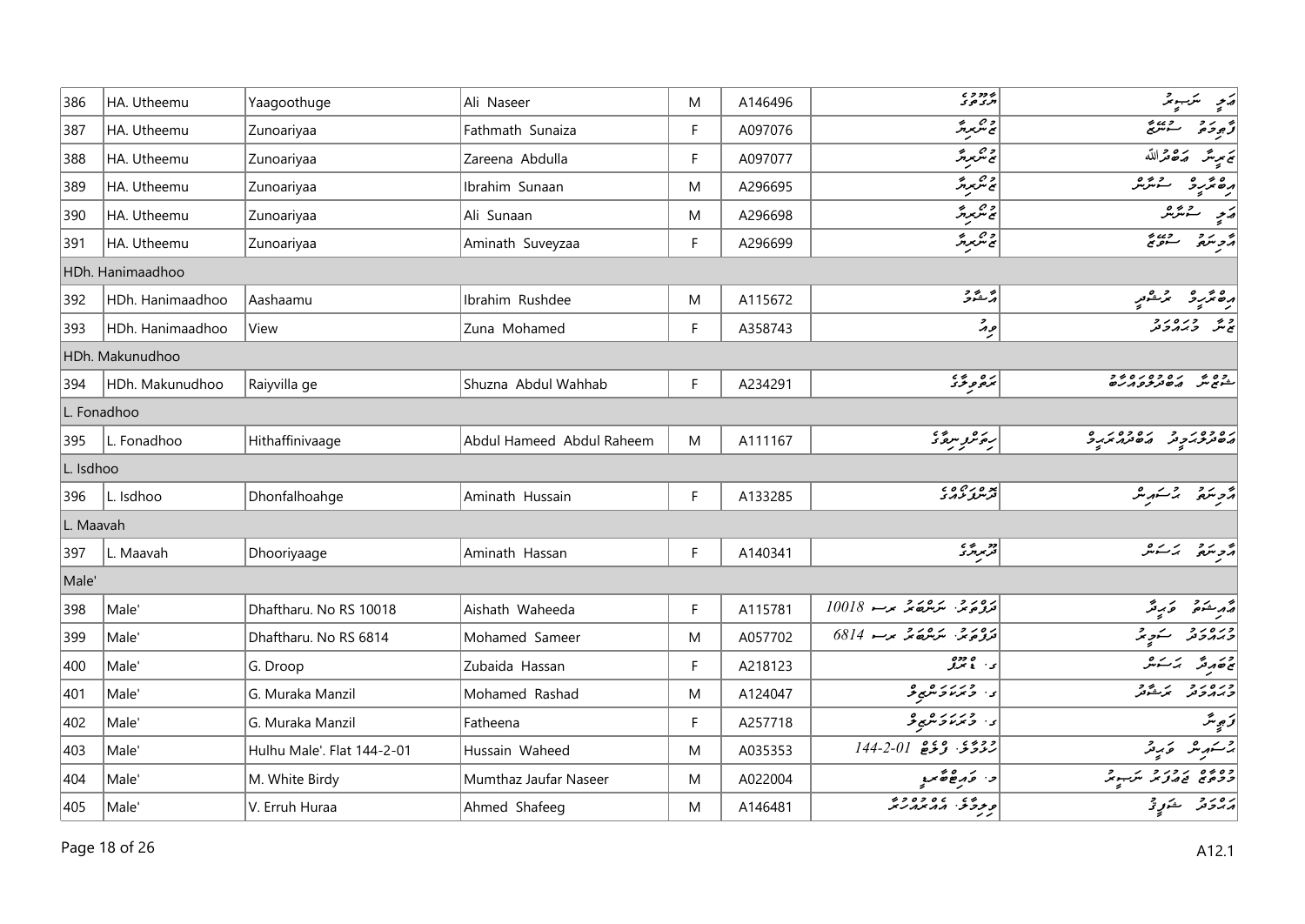|     | N. Velidhoo      |            |                      |   |         |                                  |                                               |
|-----|------------------|------------|----------------------|---|---------|----------------------------------|-----------------------------------------------|
| 406 | N. Velidhoo      | Maagalaa   | Mohamed Abdulla      | M | A088991 | پی پی                            | ورەرو رەورلله                                 |
|     | S. Hithadhoo     |            |                      |   |         |                                  |                                               |
| 407 | S. Hithadhoo     | Ekonium    | Shiunee Abdulla Didi | F | A308698 | 32.20                            | شەرسىيە ئەھەراللەمدىر                         |
|     | Sh. Kanditheemu  |            |                      |   |         |                                  |                                               |
| 408 | Sh. Kanditheemu  | Udhares    | Mohamed Faseeh       | M | A268813 | ج پر پ <sub>ر</sub> ص            | و ر ه ر و<br>  و بر پر و تر<br>ترسيده         |
|     | Sh. Komandoo     |            |                      |   |         |                                  |                                               |
| 409 | Sh. Komandoo     | Heart      | Maana Adam           | F | A267620 | رَّست                            | و پیش پر پره<br>د سر                          |
| 410 | Sh. Komandoo     | Yenisy     | Habeeba Ibrahim      | F | A160120 | ټرسرب<br>بر پخ                   | ەھ ترىر ۋ<br>501<br>$\boldsymbol{z}$          |
| 411 | Sh. Komandoo     | Yenisy     | Khadheeja Naguma     | F | A268469 | ټرسرب<br>پر                      | ترقيرةً ً<br>سروپچ                            |
|     | Th. Hirilandhoo  |            |                      |   |         |                                  |                                               |
| 412 | Th. Hirilandhoo  | Lavage     | Aishath Mueena       | F | A090279 | ىر رى<br>مۇك                     | پ <sup>ر</sup> در شو ه<br>در کشو ه<br>خەمەتىر |
| 413 | Th. Hirilandhoo  | Mariyaadhu | Mariyam Manike       | F | A284891 | ئە بىر بىر قىر                   | ر ه ر ه ر<br><del>و</del> بربرو و سربا        |
|     | Th. Kinbidhoo    |            |                      |   |         |                                  |                                               |
| 414 | Th. Kinbidhoo    | Banafsaage | Aminath Ruzula       | E | A157475 | پر په وي.<br>خ <i>ه مترو څ</i> ن | بر بر بر<br>بر بر تر<br>أثر حرمتهم            |
|     | Th. Thimarafushi |            |                      |   |         |                                  |                                               |
| 415 | Th. Thimarafushi | Alimasge   | Aminath Ibrahim      | F | A087474 | ە ئەرىخ سىرى                     | ا پر دیگر د<br>اردو سرچ<br>0 20<br>フンメめハ      |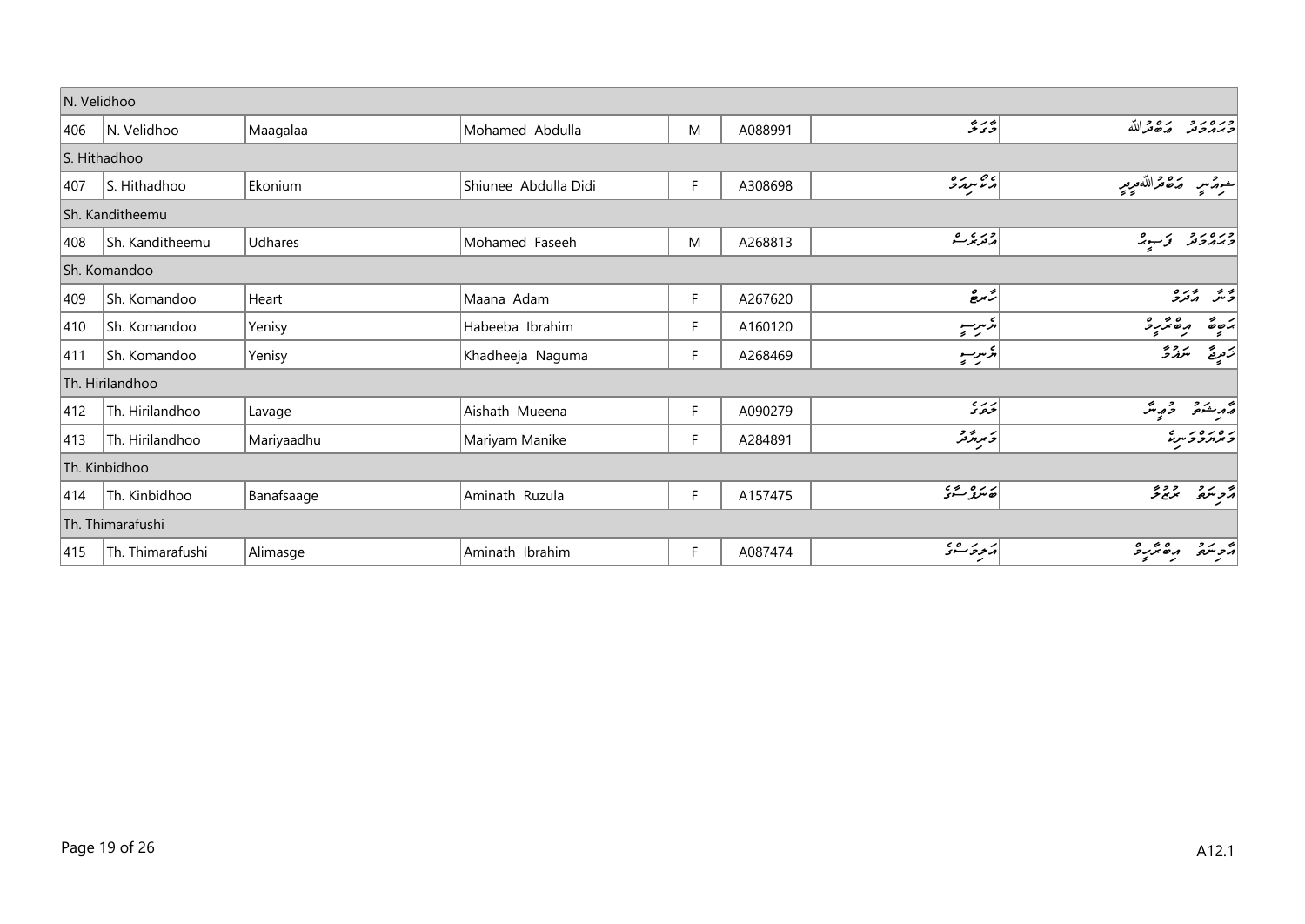## *w7qAn8m? sCw7mRo>u; wEw7mRw;sBo<*

| ' مرمر | 'يئرىثر: |
|--------|----------|
|        |          |
|        |          |
|        |          |

## *w7q9r@w7m> sCw7qHtFoFw7s; mAm=q7 w7qHtFoFw7s;*

| يە يە | $\frac{2}{n}$ | ىر تىر. | لتركثر |
|-------|---------------|---------|--------|
|       |               |         |        |
|       |               |         |        |
|       |               |         |        |

| $\frac{2}{n}$ | $^{\circ}$ | $\frac{2}{n}$ | $^{\circ}$<br>سرسر. |
|---------------|------------|---------------|---------------------|
|               |            |               |                     |
|               |            |               |                     |
|               |            |               |                     |

| ' ئىرتىر: | سر سر |  |
|-----------|-------|--|
|           |       |  |
|           |       |  |
|           |       |  |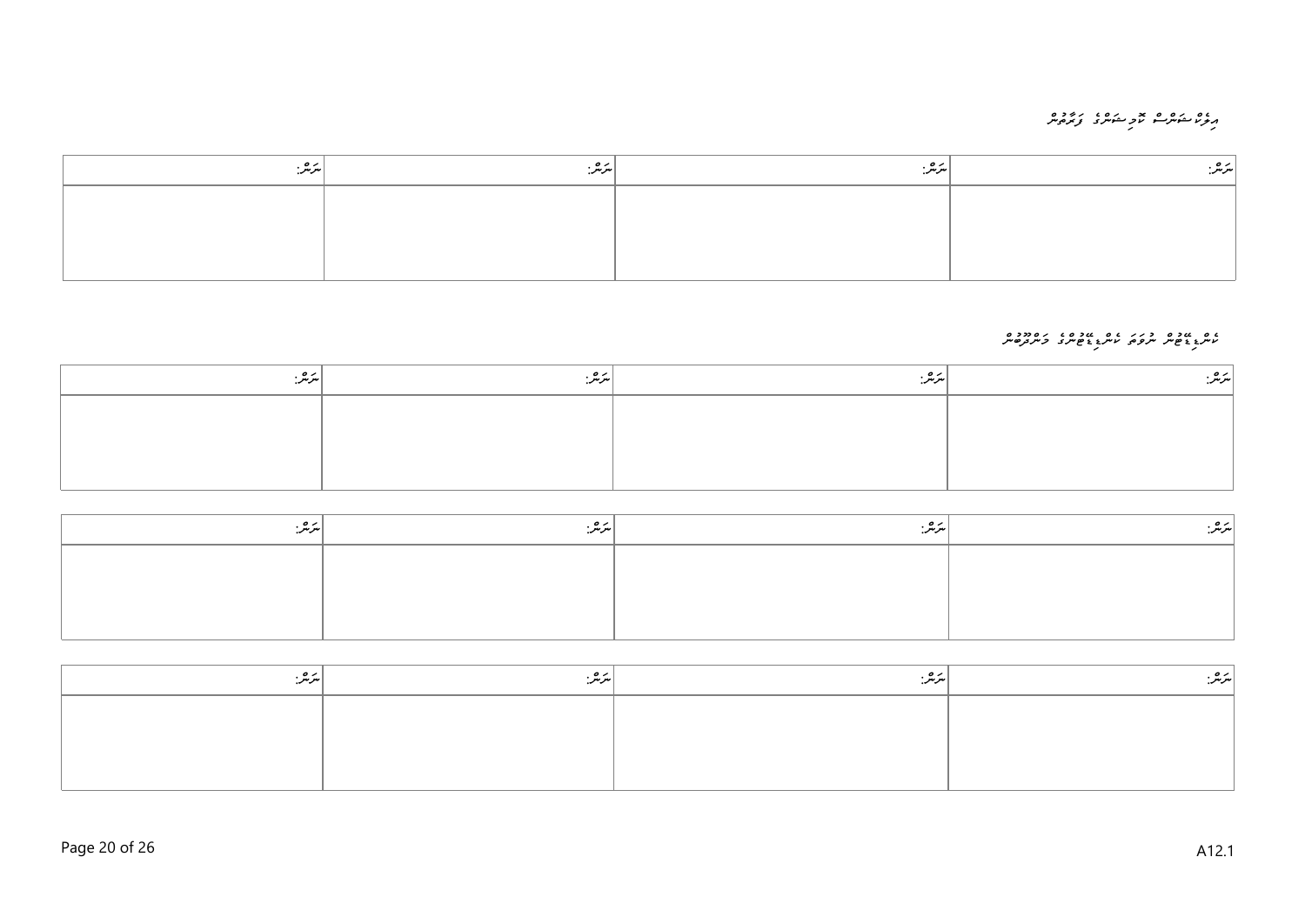| يزهر | $^{\circ}$ | ىئرىتر: |  |
|------|------------|---------|--|
|      |            |         |  |
|      |            |         |  |
|      |            |         |  |

| <sup>.</sup> سرسر. |  |
|--------------------|--|
|                    |  |
|                    |  |
|                    |  |

| ىئرىتر. | $\sim$ | ا بر هه. | لىرىش |
|---------|--------|----------|-------|
|         |        |          |       |
|         |        |          |       |
|         |        |          |       |

| 。<br>مرس. | $\overline{\phantom{a}}$<br>مر سر | ىرىر |
|-----------|-----------------------------------|------|
|           |                                   |      |
|           |                                   |      |
|           |                                   |      |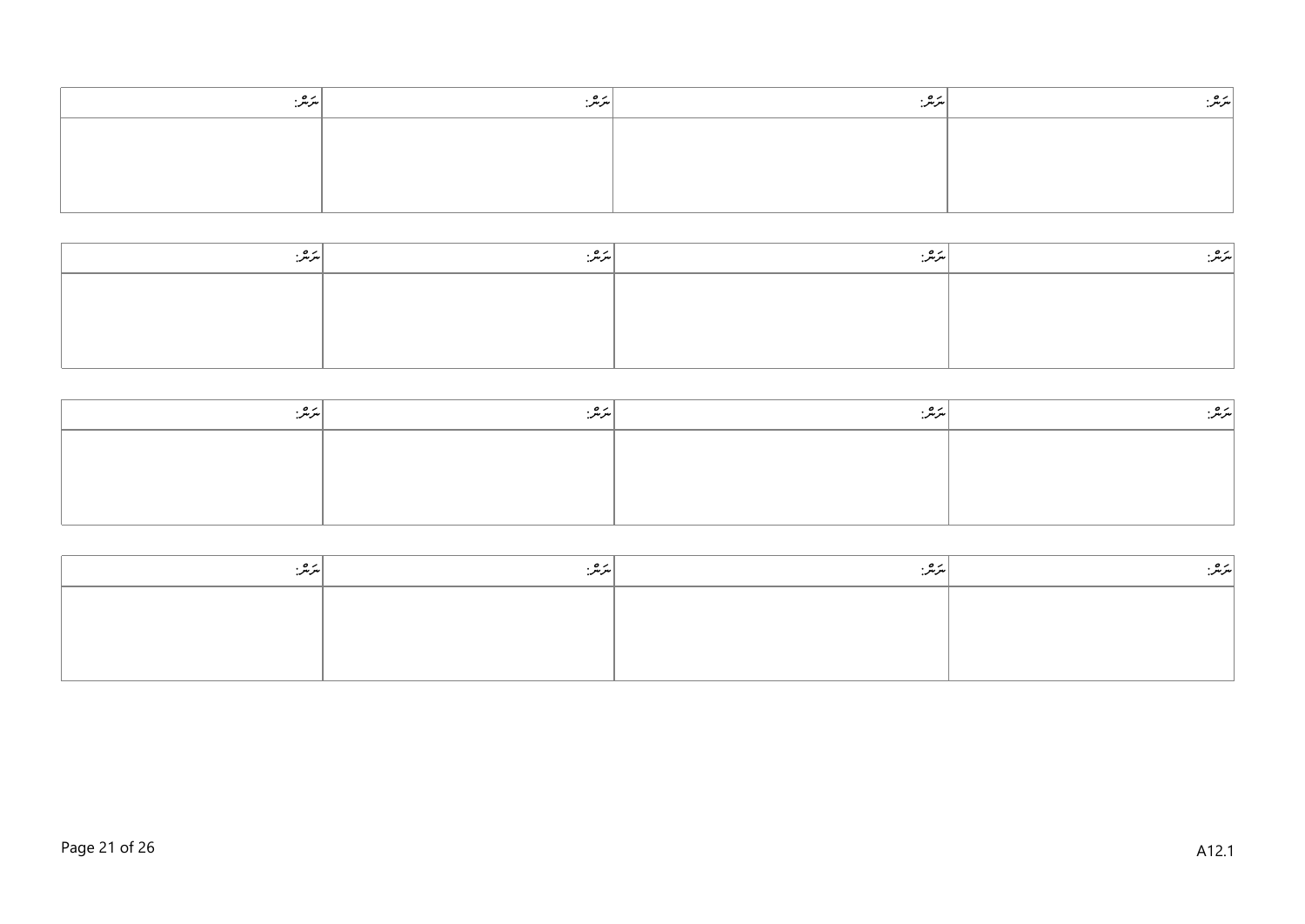| ير هو . | $\overline{\phantom{a}}$ | يرمر | اير هنه. |
|---------|--------------------------|------|----------|
|         |                          |      |          |
|         |                          |      |          |
|         |                          |      |          |

| ىر تىر: | $\circ$ $\sim$<br>" سرسر . | يترمير | o . |
|---------|----------------------------|--------|-----|
|         |                            |        |     |
|         |                            |        |     |
|         |                            |        |     |

| الترنثر: | ' مرتكز: | الترنثر: | .,<br>سرسر. |
|----------|----------|----------|-------------|
|          |          |          |             |
|          |          |          |             |
|          |          |          |             |

|  | . ه |
|--|-----|
|  |     |
|  |     |
|  |     |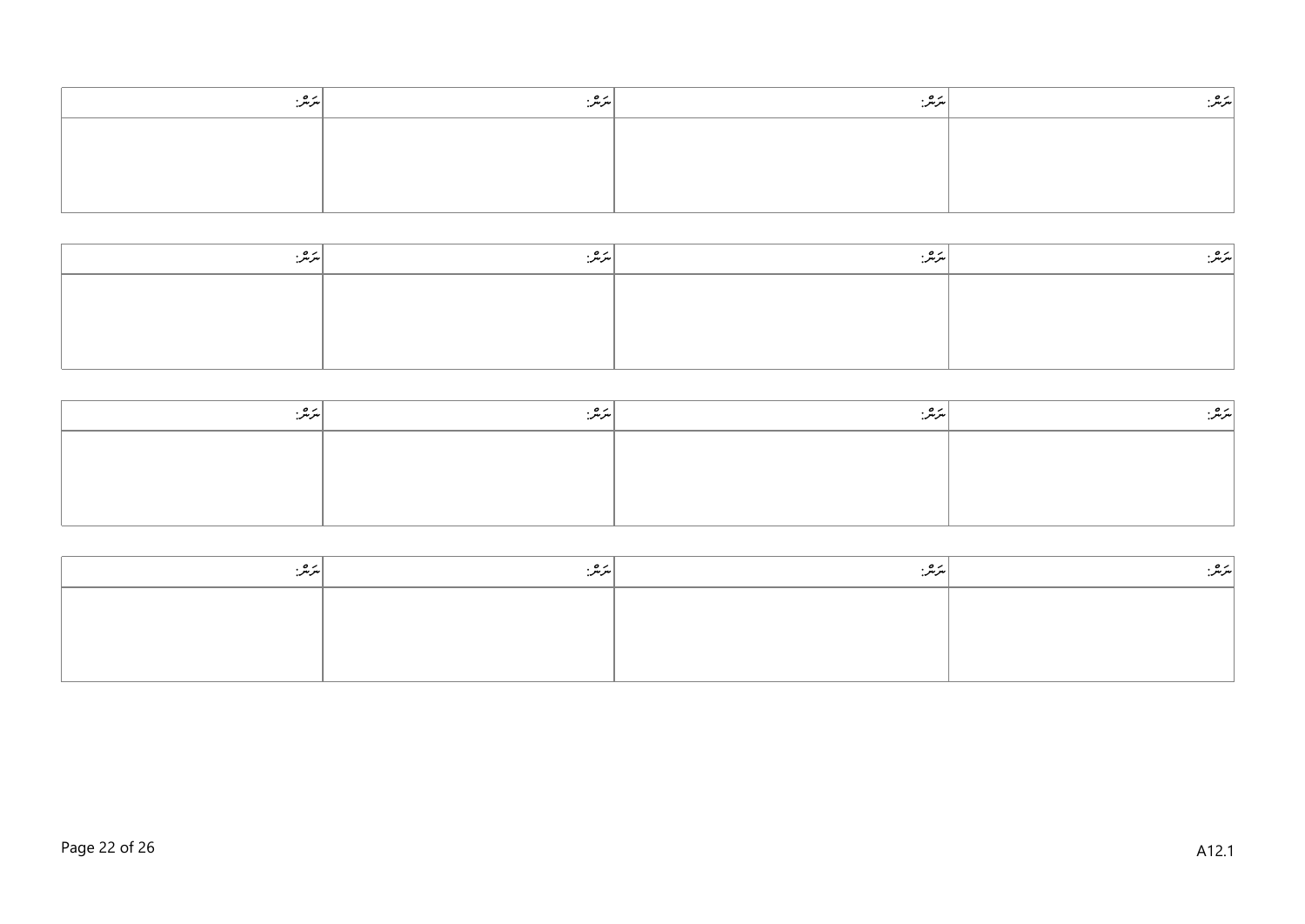| ير هو . | $\overline{\phantom{a}}$ | يرمر | اير هنه. |
|---------|--------------------------|------|----------|
|         |                          |      |          |
|         |                          |      |          |
|         |                          |      |          |

| ىر تىر: | $\circ$ $\sim$<br>" سرسر . | يترمير | o . |
|---------|----------------------------|--------|-----|
|         |                            |        |     |
|         |                            |        |     |
|         |                            |        |     |

| 'تترنثر: | 。<br>,,,, |  |
|----------|-----------|--|
|          |           |  |
|          |           |  |
|          |           |  |

|  | . ه |
|--|-----|
|  |     |
|  |     |
|  |     |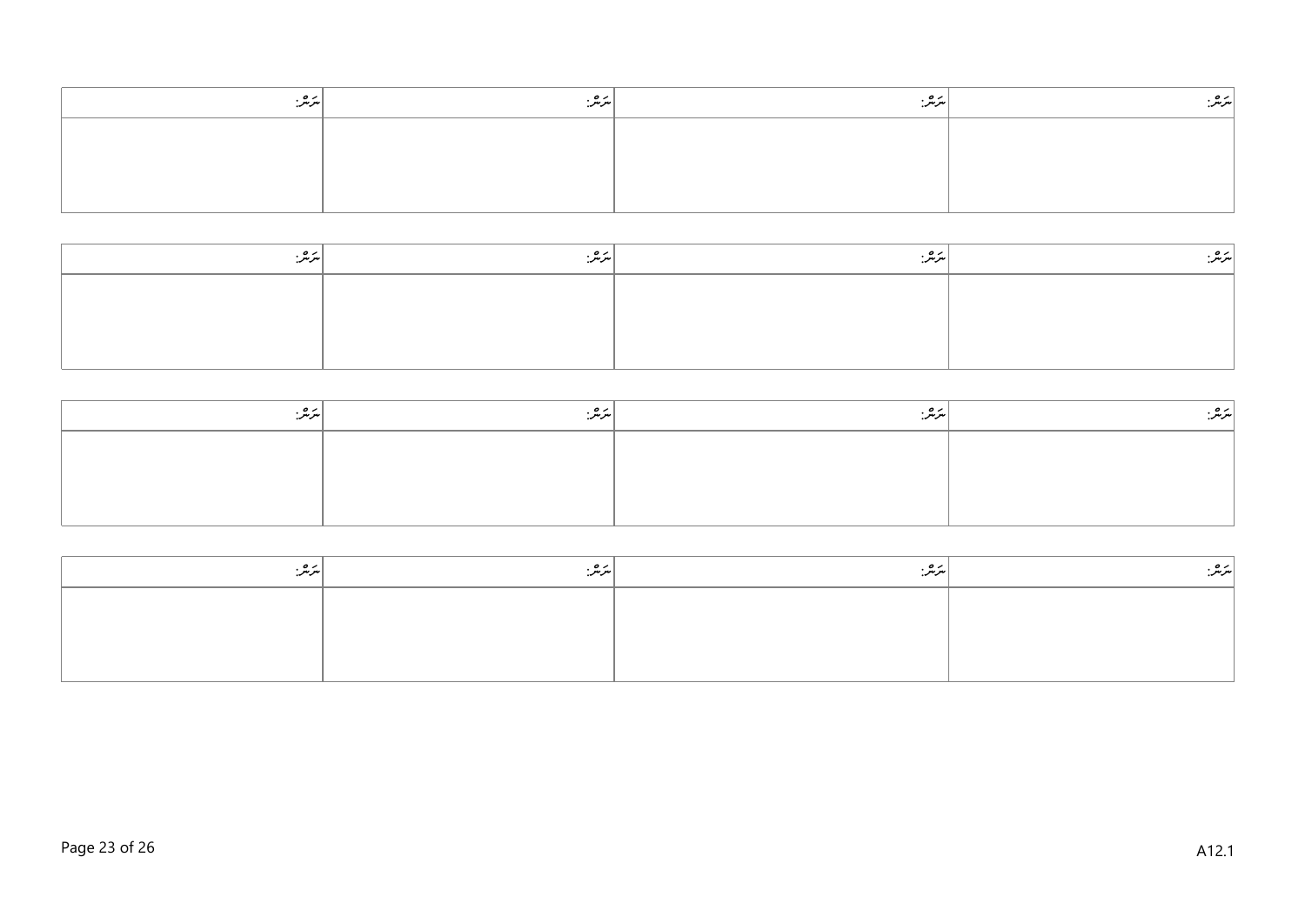| $\cdot$ | 。 | $\frac{\circ}{\cdot}$ | $\sim$<br>سرسر |
|---------|---|-----------------------|----------------|
|         |   |                       |                |
|         |   |                       |                |
|         |   |                       |                |

| ىر ھ | $^{\circ}$<br>" سرسر . | $\overset{\circ}{\cdot}$ |  |
|------|------------------------|--------------------------|--|
|      |                        |                          |  |
|      |                        |                          |  |
|      |                        |                          |  |

| بر ه | . ه | $\sim$<br>سرسر |  |
|------|-----|----------------|--|
|      |     |                |  |
|      |     |                |  |
|      |     |                |  |

| 。<br>. س | ىرىىر |  |
|----------|-------|--|
|          |       |  |
|          |       |  |
|          |       |  |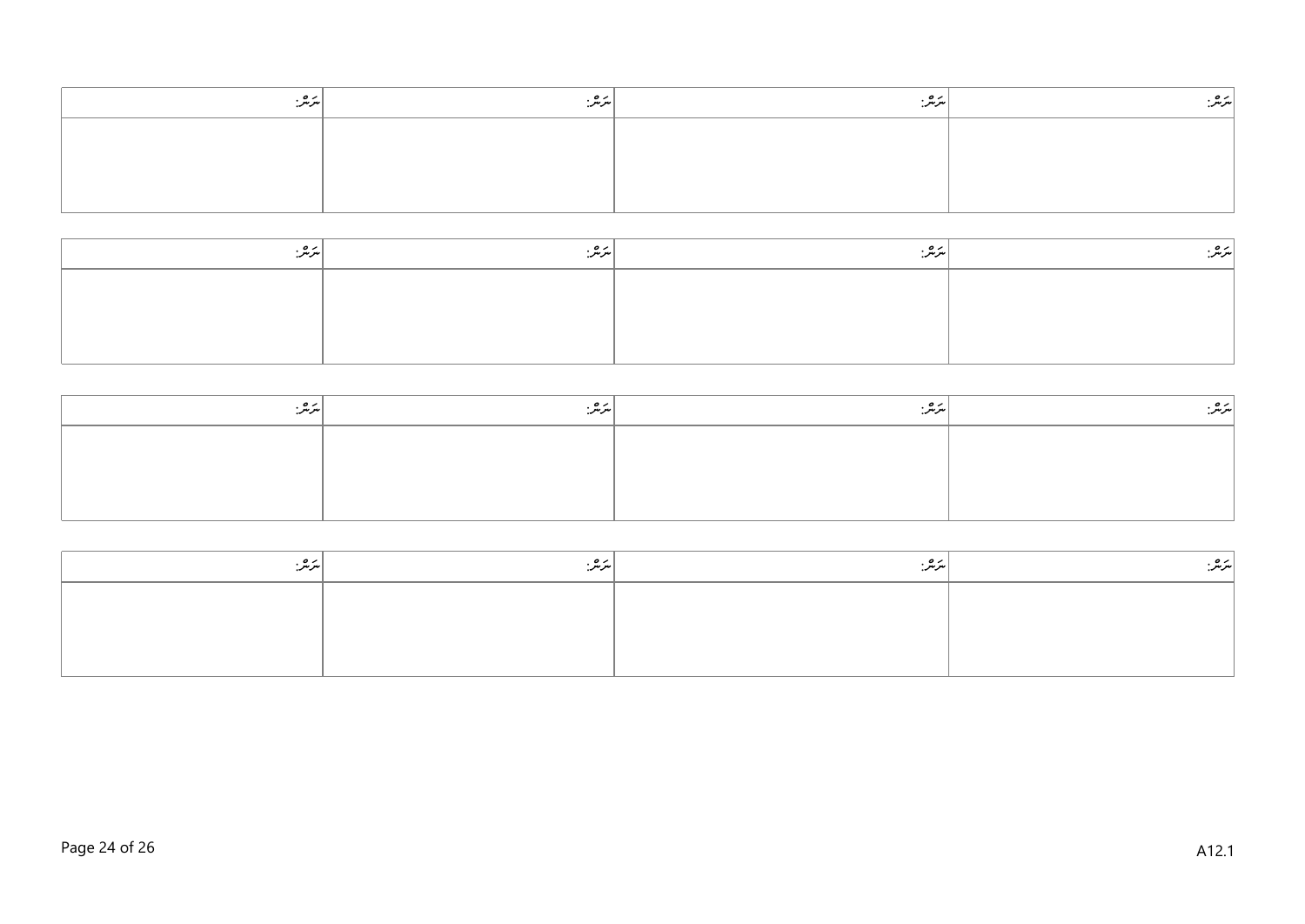| ير هو . | $\overline{\phantom{a}}$ | يرمر | اير هنه. |
|---------|--------------------------|------|----------|
|         |                          |      |          |
|         |                          |      |          |
|         |                          |      |          |

| ىر تىر: | $\circ$ $\sim$<br>" سرسر . | يترمير | o . |
|---------|----------------------------|--------|-----|
|         |                            |        |     |
|         |                            |        |     |
|         |                            |        |     |

| 'تترنثر: | 。<br>,,,, |  |
|----------|-----------|--|
|          |           |  |
|          |           |  |
|          |           |  |

|  | . ه |
|--|-----|
|  |     |
|  |     |
|  |     |